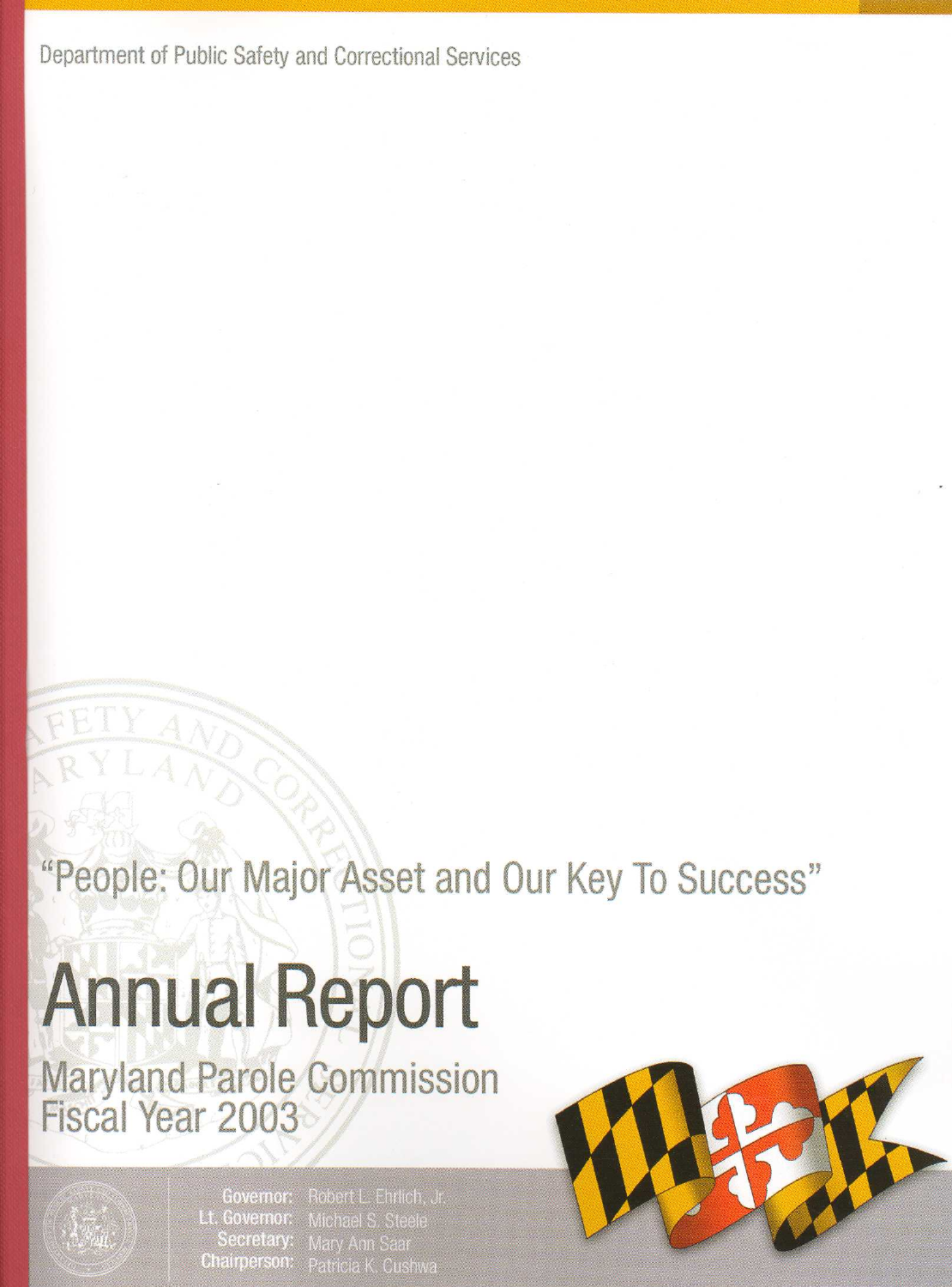

# Department of Public Safety and Correctional Services

**Maryland Parole Commission** 6776 REISTERSTOWN ROAD · SUITE 307 · BALTIMORE, MARYLAND 21215-2343 (410) 585-3232 · FAX (410) 764-4355 · TOLL FREE (877) 241-5428 · www.dpscs.state.md.us/mpc

STATE OF MARYLAND

ROBERT L. EHRLICH, JR. GOVERNOR MICHAEL S. STEELE

> LT. GOVERNOR MARY ANN SAAR SECRETARY

**G. LAWRENCE FRANKLIN** DEPUTY SECRETARY

MARY I INFRS Ph D DEPUTY SECRETARY

PATRICIA K. CUSHWA CHAIR PERSON

The Honorable Mary Ann Saar Secretary Maryland Department of Public Safety and Correctional Services 300 Joppa Road Towson, MD 21204

Dear Secretary Saar:

I am pleased to submit to you the Commission's Annual Report for fiscal year 2003. As the report reflects our accomplishments over the past year, it also provides statistical data relative to the Commission's workload. This past year has been especially productive for the Commission in spite of budgetary issues. We have increased the efficiency for timely parole grant and revocation hearings, and continued our effort to make timely victim notifications in all cases where this has been requested.

The Commission will not be deterred by these difficult financial times and is looking forward to future challenges to enhance public safety for fiscal year 2004. During the next fiscal year, the Commission will:

- Initiate the Residential Substance Abuse Treatment Mutual Agreement  $\blacksquare$ Program (R-MAPs) to ensure that those offenders who are in need of treatment and who are suitable for parole release receive the necessary treatment prior to and following their return to the community.
- Double the number of "office visit" days so that victims do not have excessive waiting time to meet with a Commissioner.
- Establish "Warrant Duty" day for Commissioners to ensure that all  $\mathbf{u}$ emergency and regular requests for warrants are processed without delay.

We thank you and the Department for your on-going support. We appreciate your assistance to the Commission in our exploration of new ways to achieve our goals and objectives and of meeting our mission.

Sincerely,

Parmicia G. Gualuva Chairperson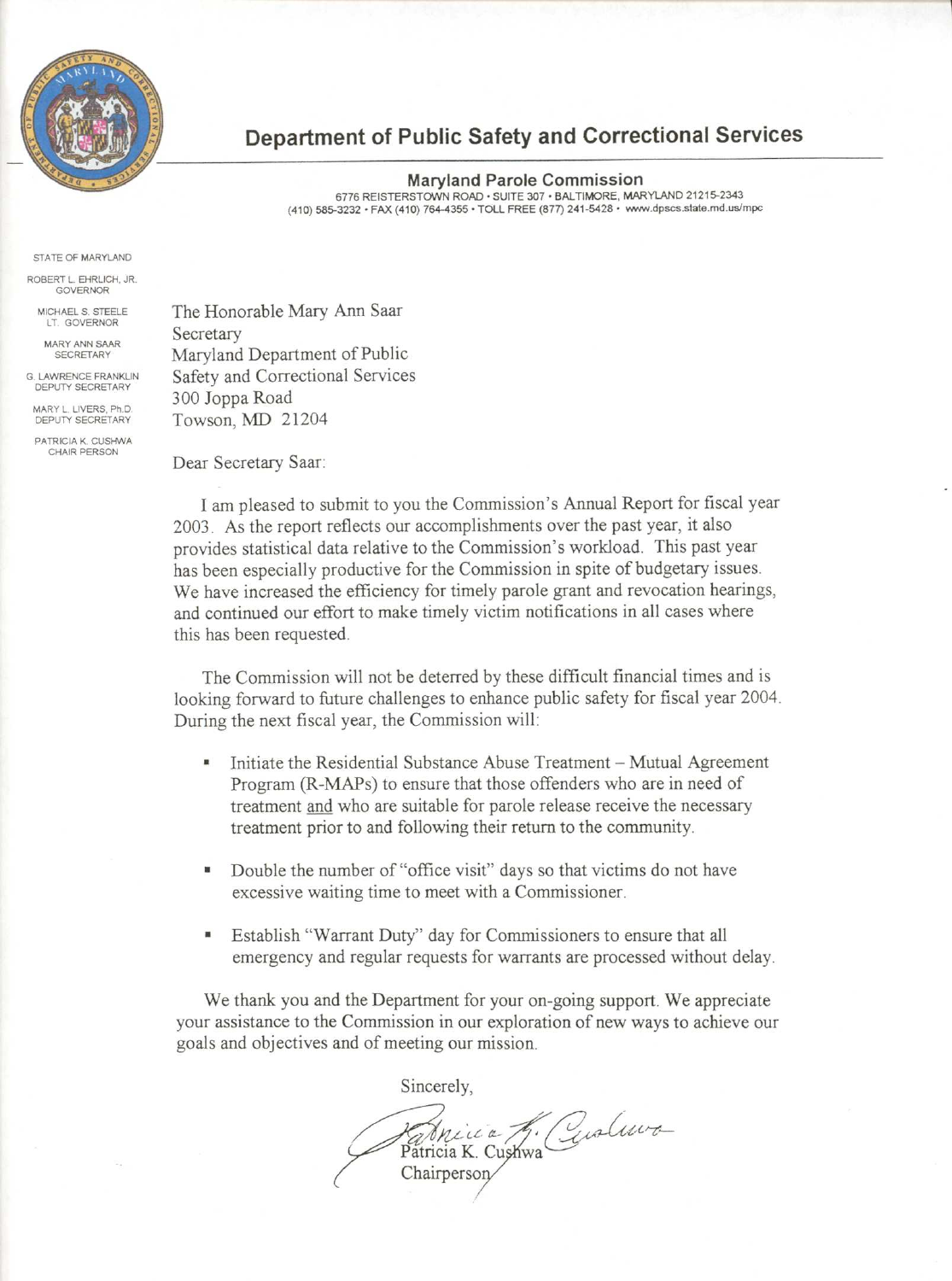# **TABLE OF CONTENTS**

|                   | <b>LETTER - CHAIRPERSON TO SECRETARY</b>             | i              |
|-------------------|------------------------------------------------------|----------------|
|                   | <b>TABLE OF CONTENTS</b>                             | <i>ii</i>      |
|                   | PROGRAM DESCRIPTION, MISSION, VISION, AND GOALS      | 1, 2           |
|                   | <b>HIGHLIGHTS/ACCOMPLISHMENTS - FISCAL YEAR 2002</b> | 3, 4           |
| <b>HEARINGS</b>   | PAROLE GRANT HEARINGS/NEGOTIATIONS AND REVOCATION    | $\overline{5}$ |
|                   | <b>COMMISSION UNITS</b>                              | 6, 7, 8, 9     |
|                   | <b>CHARTS AND TABLES</b>                             |                |
|                   | <b>VICTIM SERVICES UNIT</b>                          | 10             |
|                   | <b>AGENCY WORKLOAD MEASURES</b>                      | 11, 12, 13     |
| <b>APPENDICES</b> |                                                      |                |
| $\mathbf{I}$ .    | <b>Parole FAQS</b>                                   | 14, 15, 16     |
| П.                | <b>Parole Hearing Flow Chart</b>                     | 17             |
| Ш.                | <b>Conditions of Parole</b>                          | 18             |
| IV.               | <b>Parole and Mandatory Supervision Flow Chart</b>   | 19             |
| V.                | <b>Table of Organization</b>                         | 20             |
| VI.               | <b>Commissioners</b>                                 | 21             |
| VII.              | <b>Budget Appropriation - FY 2003</b>                | 22             |

# **ii**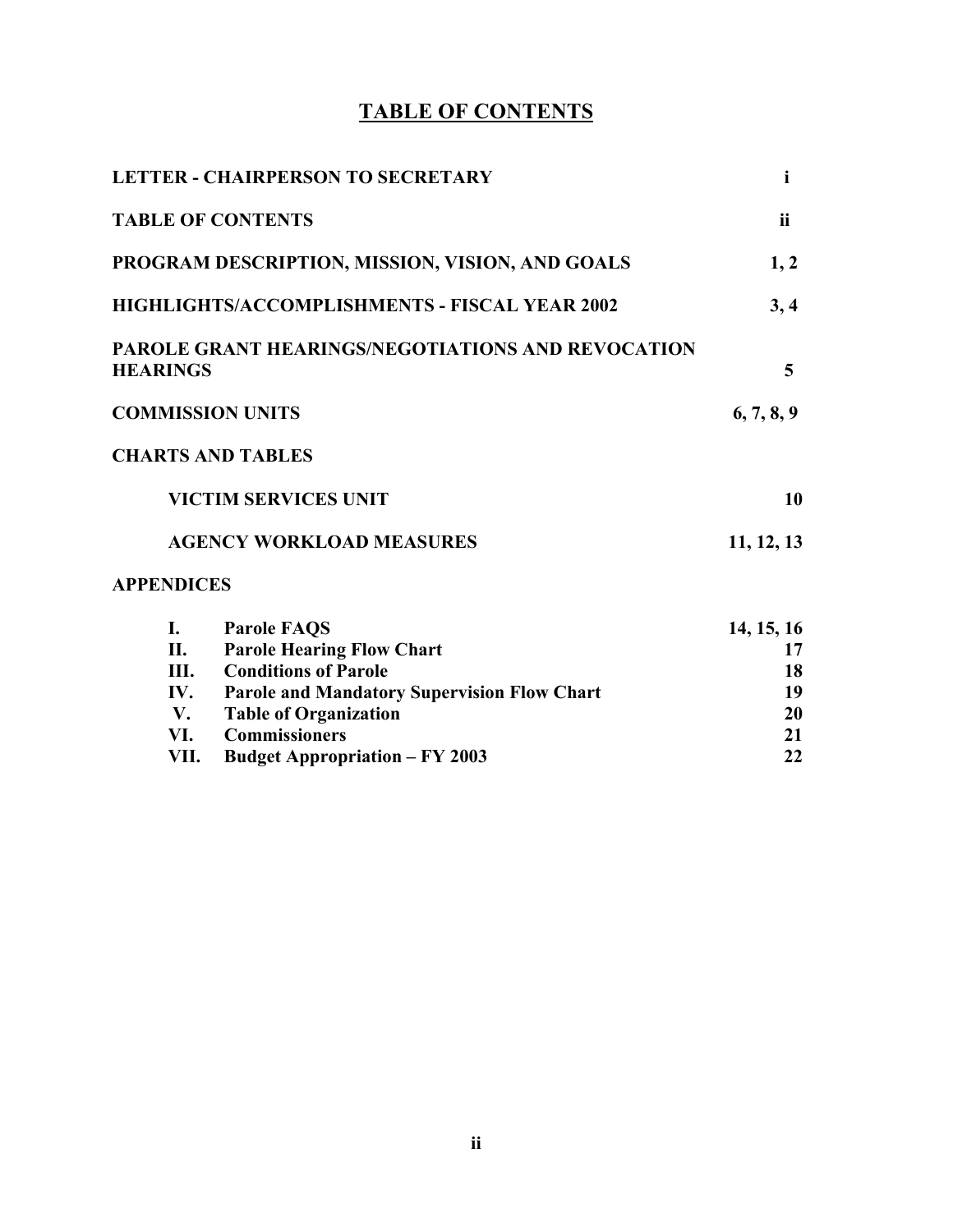## **PROGRAM DESCRIPTION, MISSION, VISION AND GOALS**

#### **PROGRAM DESCRIPTION**

**The Commission is an agency of the Department of Public Safety and Correctional Services. The members of the Commission are appointed by the Secretary of the Department with the approval of the Governor, and the advice and consent of the Senate. Legislation enacted during the 2003 session increased the Commission membership from eight to ten.**

**Under Title 7 of the Correctional Services Article of the Annotated Code of Maryland, the Maryland Parole Commission hears cases for parole release and revocation, and is authorized to release on parole inmates sentenced under the laws of Maryland from any correctional institution except Patuxent Institution. The Commission can issue warrants for the return to custody of alleged parole violators and can suspend or revoke parole upon showing a violation of the conditions of parole. The Commission also makes recommendations to the Governor on pardons, commutation of sentences and parole of inmates sentenced to life imprisonment.** 

**The Secretary of the Department appoints the Commission's Chairperson from among its members. Chairperson Patricia K. Cushwa was appointed to the Commission in 1992 and assumed her current position in April 1997. She was reappointed to a second sixyear term in January 1998.**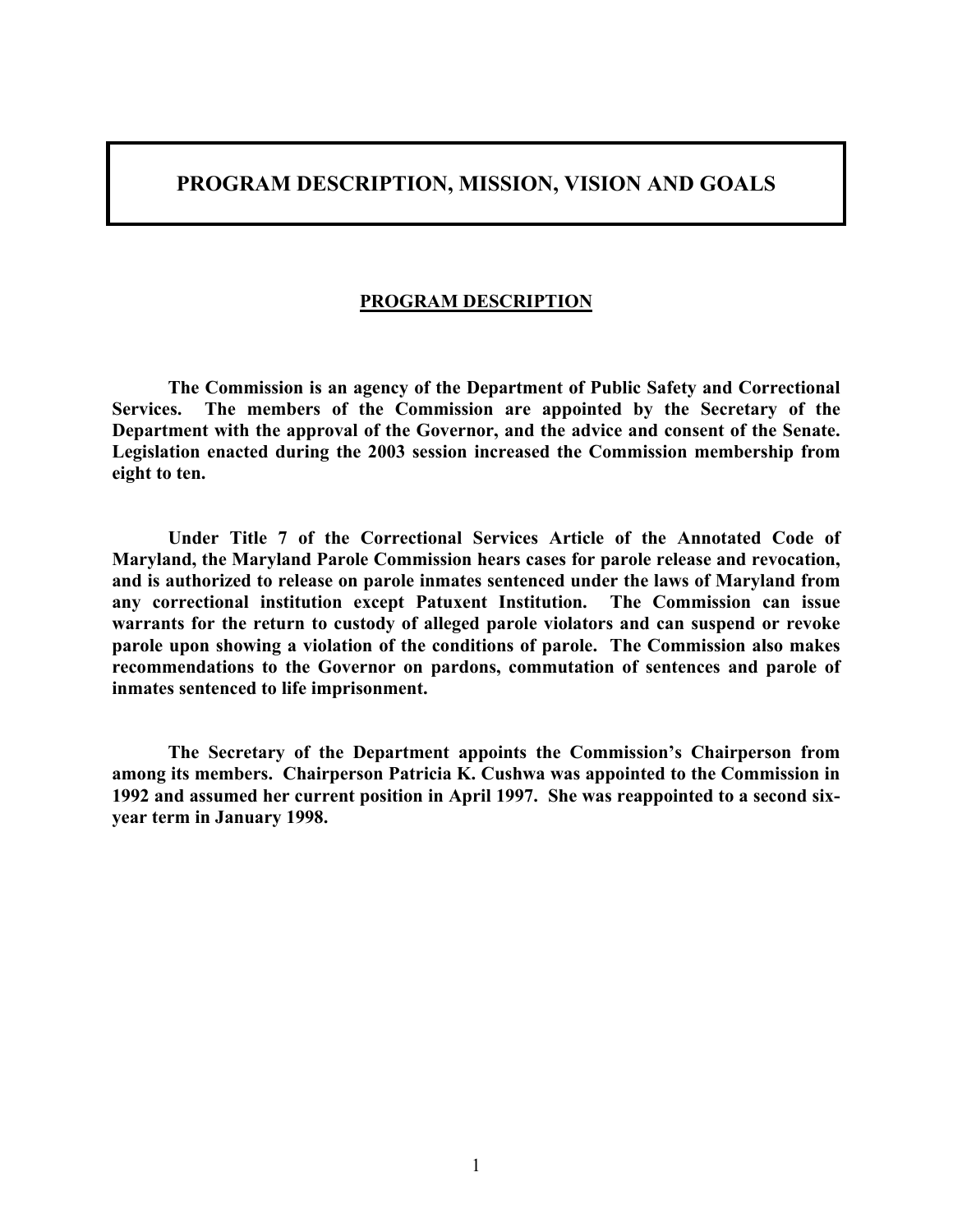#### **MISSION**

**The Maryland Parole Commission enhances public safety and promotes safe communities through sound and timely parole grant decisions and determinations regarding the revocation of parole and mandatory supervision release. The Commission encourages victim input as an integral part of the parole decision-making process.** 

#### **VISION**

**The Maryland Parole Commission will build strong partnerships with victims, the judiciary, and other criminal justice agencies to better serve the community. We will use needs/risk assessment of offenders to enhance parole decision-making and public safety. We will parole offenders who have the potential to become law-abiding citizens.** 

#### **GOALS**

- **Help to keep Maryland communities safe by the timely issuance of parole retake warrants and by making informed decisions.**
- **Enhance victim services and mitigate the effects of crime on victims.**
- **Ensure that parole grant and revocation hearings are conducted in a timely manner to maximize agency efficiency.**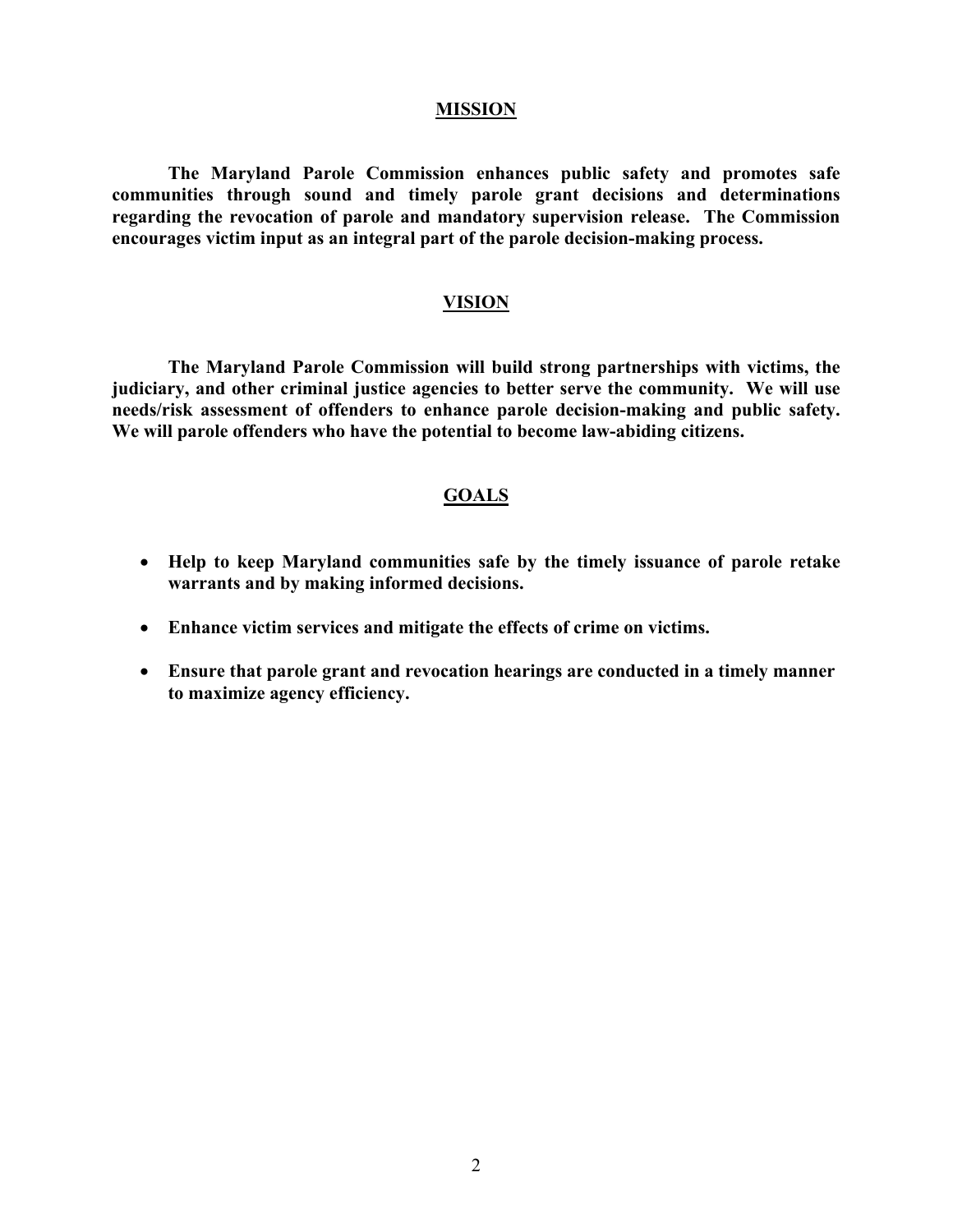# **HIGHLIGHTS AND ACCOMPLISHMENTS - FY 2003**

#### • **TREATMENT AND TRANSITIONAL SERVICES**

**The Commission worked closely with the Division of Correction (DOC) and the Division of Parole and Probation (DPP) to ensure that those offenders released under parole supervision and in need of treatment and transitional services participated in appropriate programming prior to and after release. In addition, the Commission was proactive in imposing special conditions on those offenders who were mandatorily released from DOC and in need of treatment.** 

#### • **VICTIM SERVICES**

**The Victim Services Unit expanded its operations in a number of areas. During FY '03, the unit made over 4,000 notifications to individuals for scheduled parole and revocation hearings, the issuance of retake warrants, hearing results and parole releases. The unit also made numerous referrals for counseling services to victims of crime, and was active with the Department's Victim Services week in the spring, including a tour of the Patuxent Institution-Jessup with victims, their families, as well as victim service providers.** 

#### • **TECHNICAL VIOLATOR HEARINGS**

**In 1998, the Commission, in conjunction with DOC and DPP, initiated the Liaison Agent/Waiver (LAW) dockets as a means to expedite revocation hearings for technical violators. The LA/W process has dramatically reduced the amount of time that elapses between an offender's return to custody as an alleged violator and the revocation hearing. Approximately 90% of all technical violators elect to participate in LA/W.** 

**During FY '03, 83% of the offenders who were returned to DOC because of technical violations had revocation hearings within forty-five days. This expedited the release of those offenders who are found suitable for continued community supervision or those who are found not guilty of the alleged violations, and resulted in cost saving measures to the Department.** 

#### • **POST RELEASE UNIT**

**The Commission's new Post-Release Unit, which took over functions from DPP, had to hire and train five new staff members during the early months of FY '03. The unit developed policies and procedures to ensure the timely issuance of retake warrants for alleged violators. While this is a detailed process, Commission staff was able to process nearly 30% of its retake warrants within one business day during the ending months of FY '03. All emergency warrant requests were satisfied within a one-day timeframe.**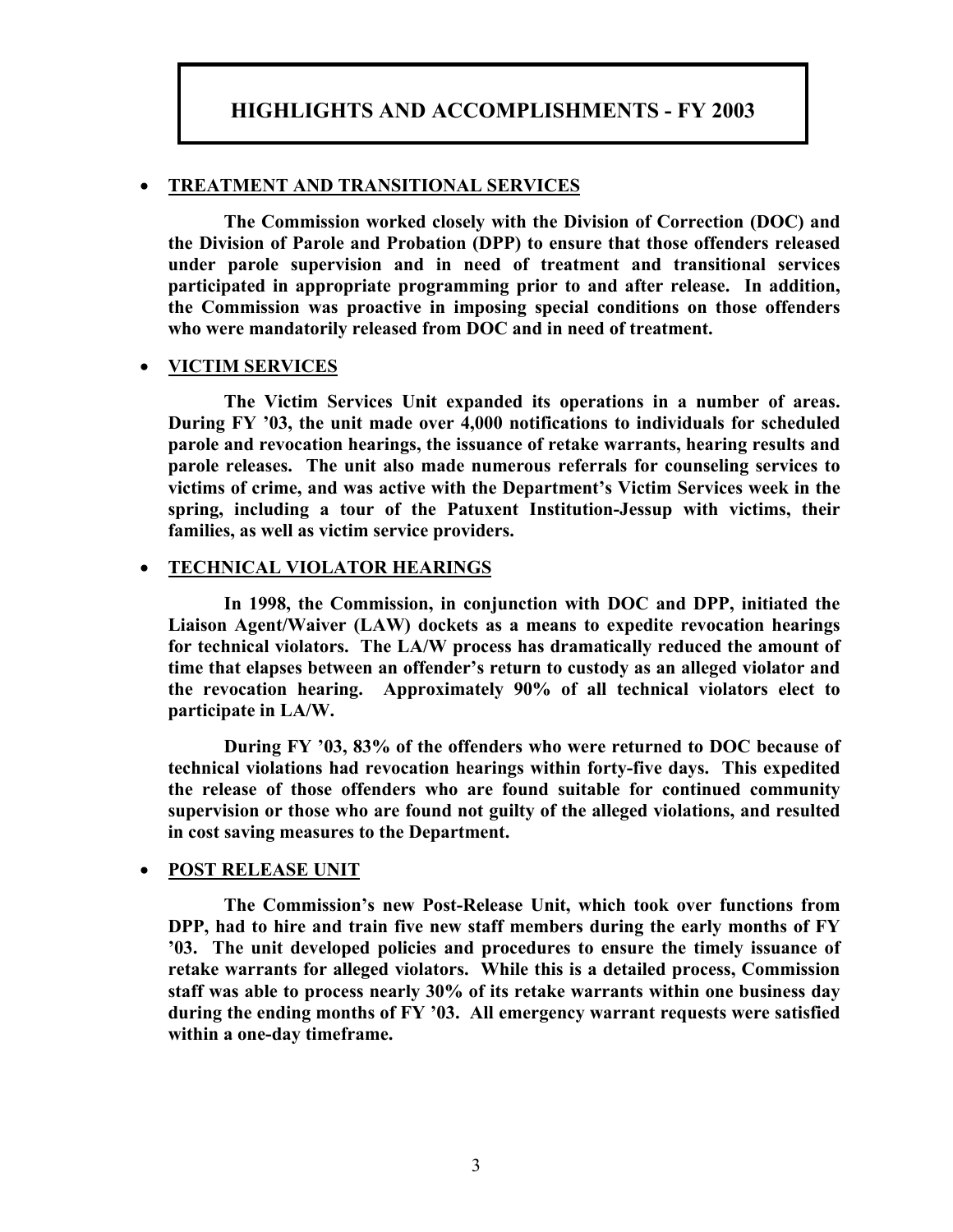## **HIGHLIGHTS AND ACCOMPLISHMENTS - FY 2003**

#### • **COMMISSION MEMBERSHIP INCREASE**

**As a result of 2003 legislation, Commission membership was increased from eight to ten members effective October 1, 2003. This will improve scheduling flexibility, and increase the number of office appointment days for victims, members of the community, and attorneys to meet with Commissioners.** 

#### • **INSTITUTIONAL PAROLE ASSOCIATE EXPANSION**

**Institutional Parole Associate (IPA) services were expanded to the Western Correctional Institution (WCI) in Cumberland during last fiscal year. Staff from Hagerstown is no longer required to travel this lengthy distance to provide services. This has enhanced services provided to inmates and improved the efficiency of the parole hearing process at WCI.** 

#### • **OPEN PAROLE HEARINGS**

**As a result of legislation passed in 2002, all open parole hearings were conducted by two Commissioners during this past fiscal year. This enabled the Commission to issue final parole decisions at all open hearings so attendees, including victims and victims' representatives, were aware of the parole decision before leaving the correctional institution.** 

#### • **RISK INSTRUMENT VALIDATION**

**A grant administered by the Open Society Institute permitted the Commission to validate its general risk instrument used in assessing offenders for parole release.** 

#### • **THE BACK BENCH**

**In April 2000, the Department of Public Safety and the Maryland Court of Appeals established a joint committee whose work resulted in a semi-annual publication titled,** *The Back Bench***. During FY '03, this publication completed its third year and, in addition to its current subscribers, was distributed during several conferences the Commission held with Assistant State's Attorneys. Feedback has been extremely positive and the mailing list significantly increased this past year. This publication addresses parole-related issues and includes various articles prepared by Commissioners, the Office of the Attorney General and other Departmental contributors.**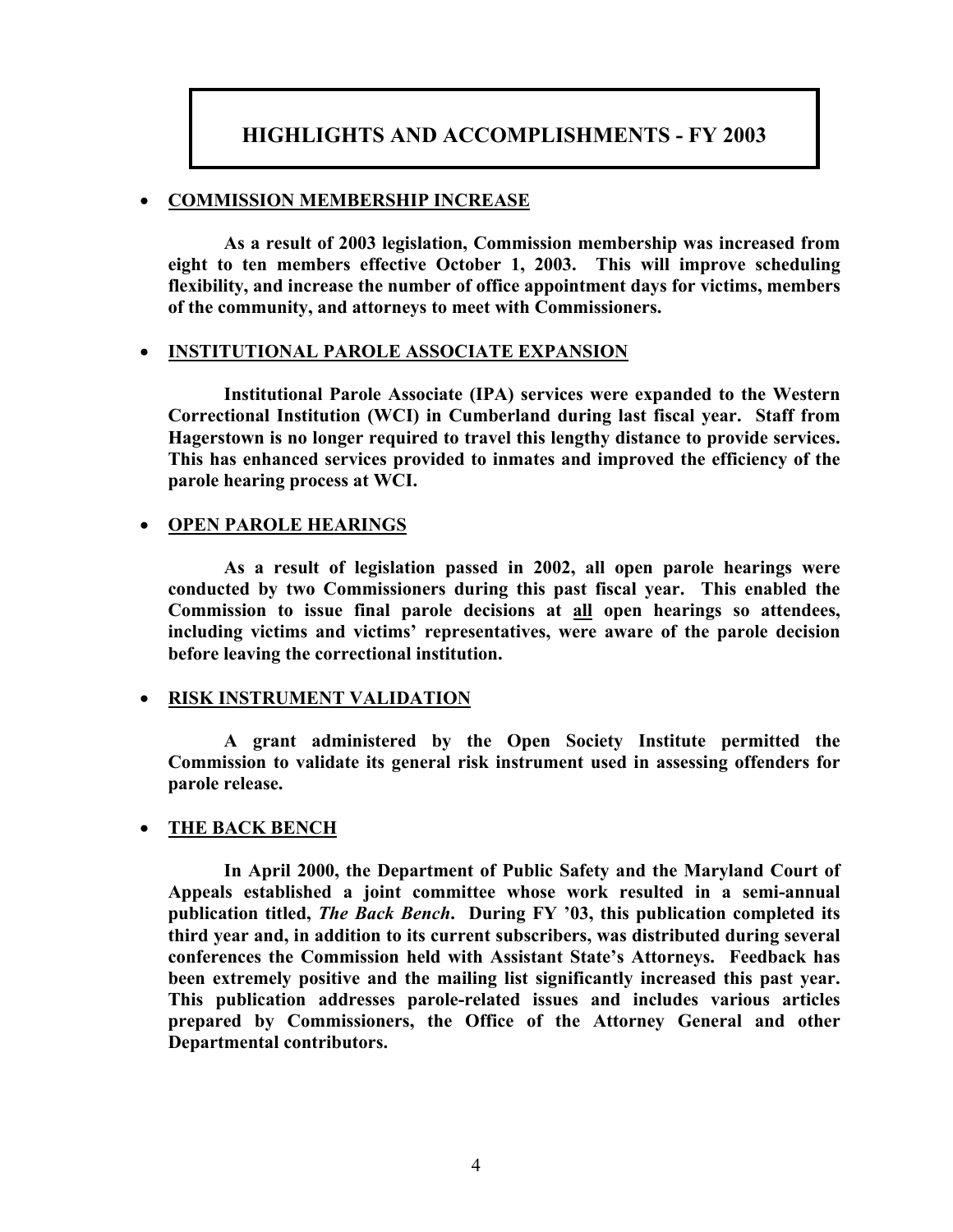# **PAROLE GRANT HEARINGS/NEGOTIATIONS**

- *Commission Cases* **are heard by a panel of two Commissioners and include homicides, life sentences or life with all but a fixed number of years suspended, and open parole hearings.**
- *Hearing Officer Cases* **are non-Commissioner cases heard by Hearing Officers who make recommendations reviewed by Commissioners. If the reviewing Commissioner agrees with the Hearing Officer's recommendation, that recommendation becomes the Commission's decision. An offender may appeal this decision to a panel of two Commissioners. In instances where the reviewing Commissioner does not adopt the Hearing Officer's recommendation, an in-house appeal results, and a panel of two Commissioners makes a final decision that is not appealable by the offender.**
- *Mutual Agreement Program (MAP)* **negotiations are initiated by DOC and identify offenders who are likely to benefit from the completion of structured correctional programming that results in parole on a specific date, provided the offender successfully completes all the requirements of the MAP proposal. A panel of two Commissioners conducts these negotiations.**

# **REVOCATION HEARINGS**

- *Preliminary Revocation Hearings* **are held before a Hearing Officer who determines if probable cause exists with respect to the stated violations. If probable cause is found, the offender is scheduled for a revocation hearing before a Commissioner. The alleged violator may elect to have or waive a preliminary revocation hearing.**
- *Revocation Hearings* **are conducted by Commissioners on those offenders who allegedly have violated the conditions of parole or mandatory supervision and are returned to DOC. The supervising agent, who initiated the retake warrant process, testifies at this hearing and is subject to cross-examination.**
- *Liaison Agent/Waiver I (LA/W I)* **hearings are conducted by Commissioners on offenders who are "technical" violators, and agree to the stated violations. These offenders waive the presence of the agent of record in lieu of the liaison agent who testifies during the entire docket.**
- *Liaison Agent/Waiver II (LA/W II)* **hearings are also conducted by Commissioners under the same provisions as LA/W I, but the offender has been found guilty of a new offense(s) while under supervision.**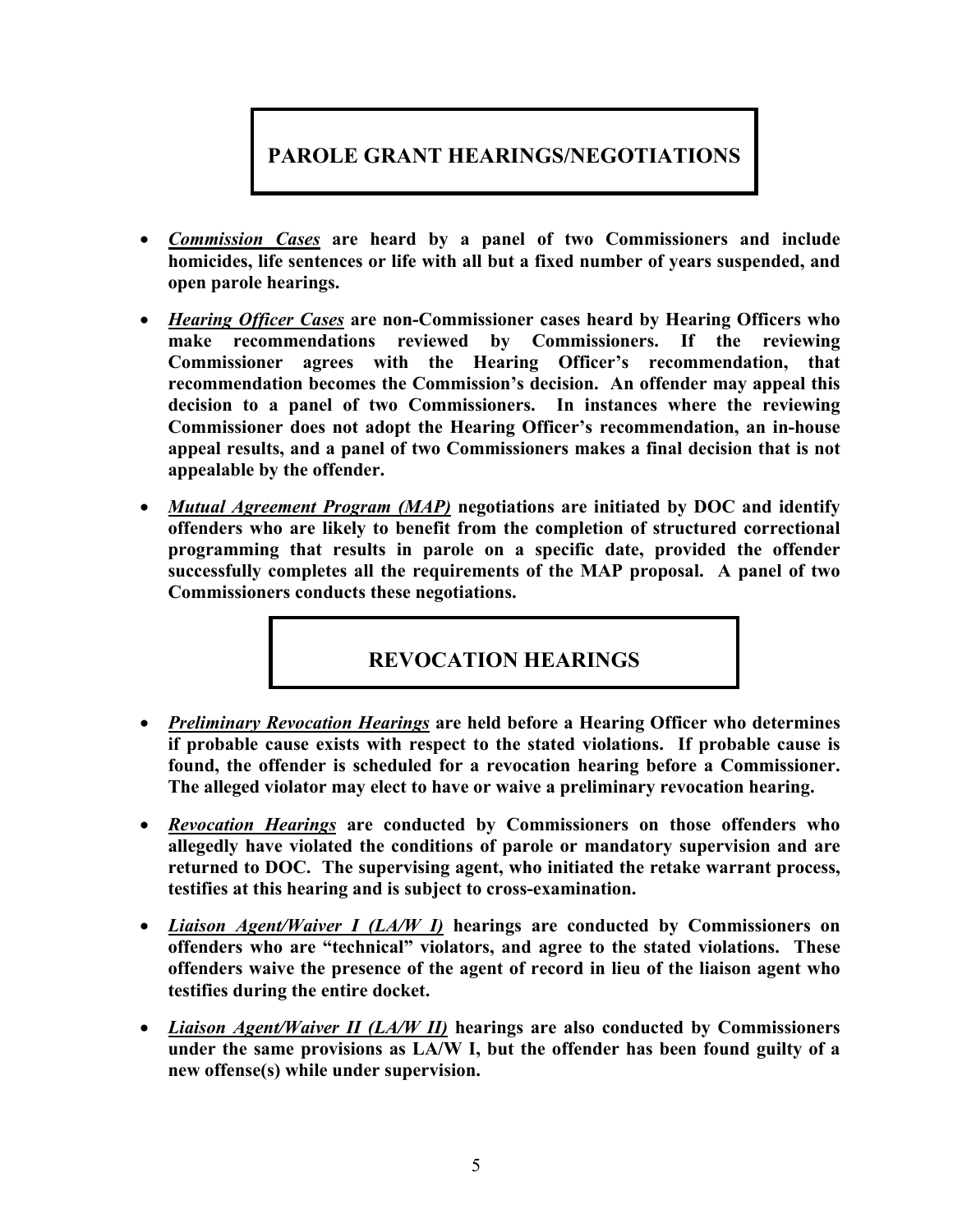# **COMMISSION UNITS**

## **HEARING OFFICER UNIT**

- **Reviews case files of offenders and conducts parole grant hearings.**
- **Completes administrative reviews on offenders who do not reach parole eligibility within five years.**
- **Conducts preliminary hearings on alleged parole and mandatory release violators returned to DOC.**
- **During FY '03, the Commission's Hearing Officers:**
	- o **Conducted in excess of 7,500 parole grant hearings at DOC and local jail facilities.**
	- o **Administratively reviewed nearly 500 offender files.**

#### **SUPPORT SERVICES UNIT**

- **Provides secretarial support to Commissioners, Hearing Officers and Administrative staff.**
- **Processes all special condition requests from DOC for mandatorily released offenders.**
- **Serves as liaison for the Commission's personnel matters.**
- **Maintains and inventories all supplies for agency.**
- **During FY '03, the unit:**
	- o **Processed 641 special condition requests on mandatory release.**
	- o **Answered and directed more than 32,000 telephone calls from the public, victims, and inmate families and representatives.**
	- o **Received, opened and distributed more than 58,000 pieces of mail.**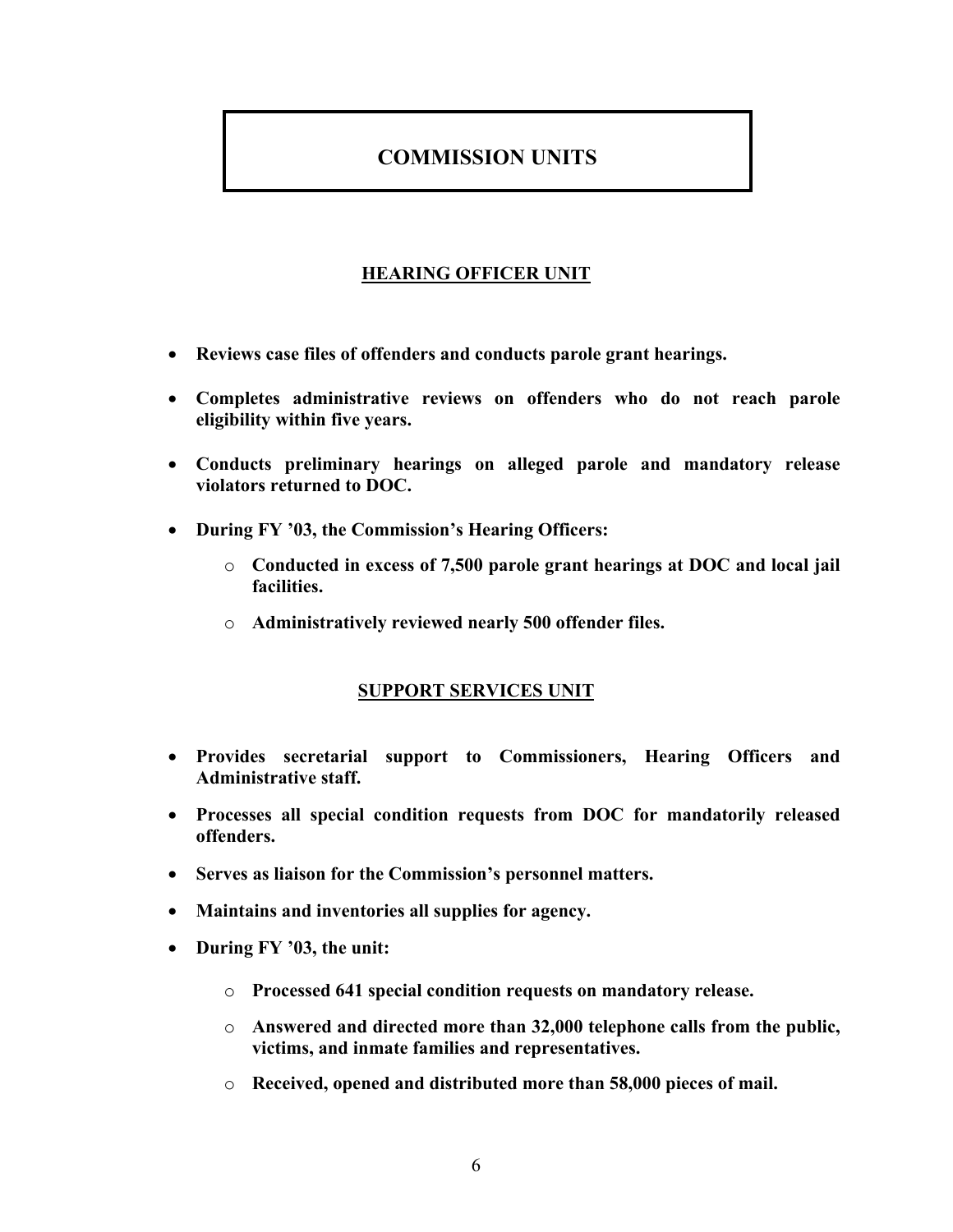#### **PAROLE SERVICES UNIT**

- **Prepares weekly schedule for Commissioners and Hearing Officers.**
- **Schedules and dockets all parole grant hearings, Mutual Agreement Program (MAP) negotiations, and administrative reviews.**
- **Coordinates and schedules all local jail hearings.**
- **This unit, in FY '03:**
	- o **Docketed in excess of 11,000 cases for parole grant hearings.**
	- o **Created more than 5,500 parole files.**
	- o **Scheduled approximately 4,700 inmates for future parole hearings.**

#### **DECISION UNIT**

- **Processes all Commission files and decisions from parole grant hearings, MAP negotiations, and preliminary revocation and revocation hearings.**
- **In FY '03, the Decision Unit:**
	- o **Entered in excess of 20,000 decisions onto the Commission's data base system.**

#### **RELEASE UNIT**

- **Prepares all Commission orders for and coordinates the release of those offenders granted parole from DOC or local institutions.**
- **Confirms that all pre-release contingencies have been met by offenders prior to parole release.**
- **During FY '03, the Release Unit:**
	- o **Coordinated the parole releases of 2,790 inmates from DOC and local detention centers.**
	- o **Entered in excess of 2,500 approval decisions onto the Commission's data base system.**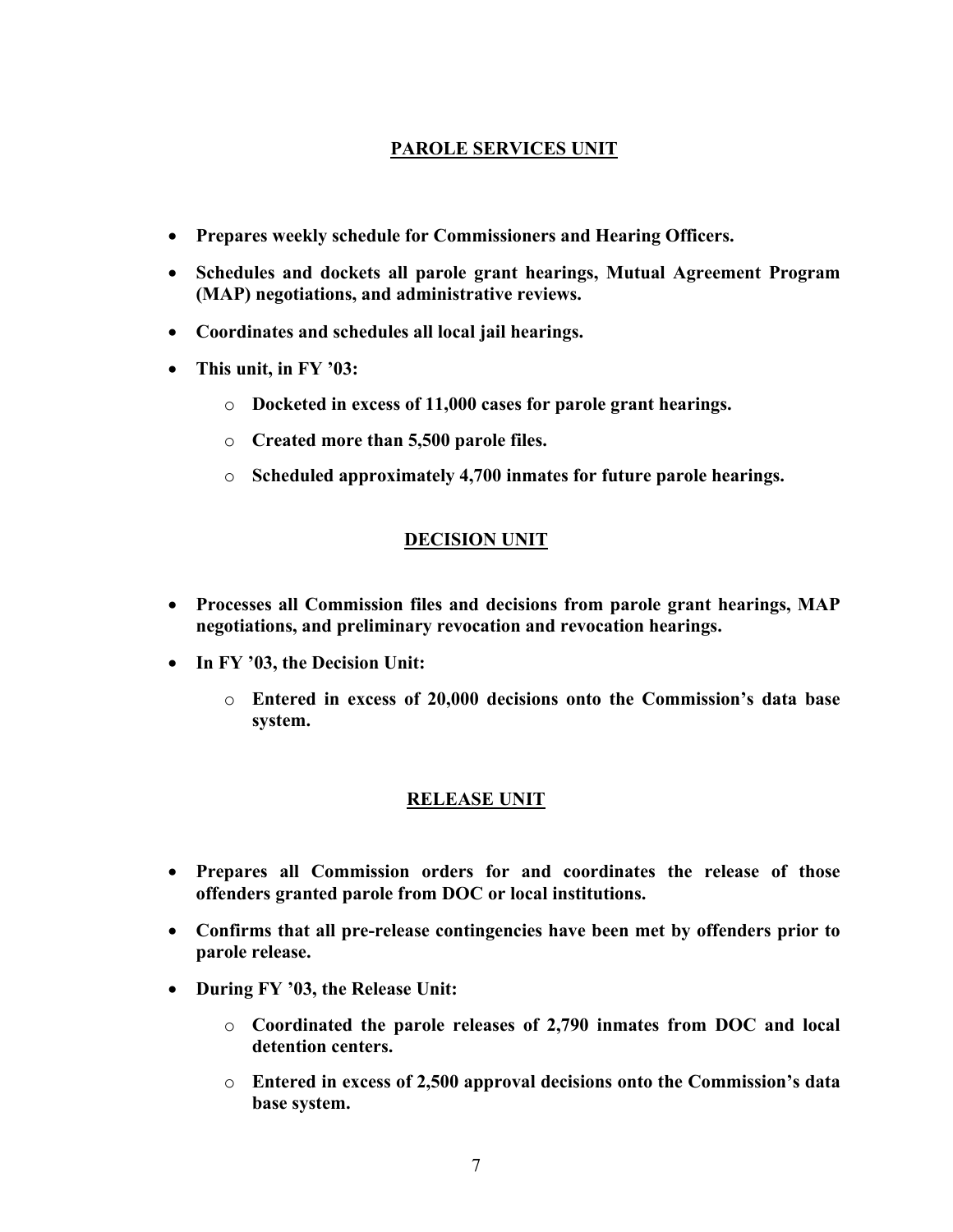#### **POST RELEASE UNIT**

- **Prepares all warrants and subpoenas at the direction of Commissioners.**
- **Processes all special reports on offenders' activities received by field agents for review by Commissioners.**
- **Schedules and dockets preliminary revocation and revocation hearings.**
- **Coordinates the entering and lifting of warrants on NCIC.**
- **Maintains approximately 15,000 files of those offenders on parole and mandatory supervision.**
- **In FY '03, the Post Release unit:**
	- o **Processed more than 9,000 special reports from field agents for review by Commissioners.**
	- o **Scheduled and docketed more than 4,000 preliminary revocation and revocation hearings.**

#### **RECORDS UNIT**

- **Maintains approximately 25,000 files on offenders incarcerated at DOC or local jail facilities.**
- **Retrieves files for parole grant hearings and files requested by Commission staff for review.**
- **During FY '03, the Records Unit:**
	- o **Retrieved and re-filed more than 8,000 case folders for parole grant hearings.**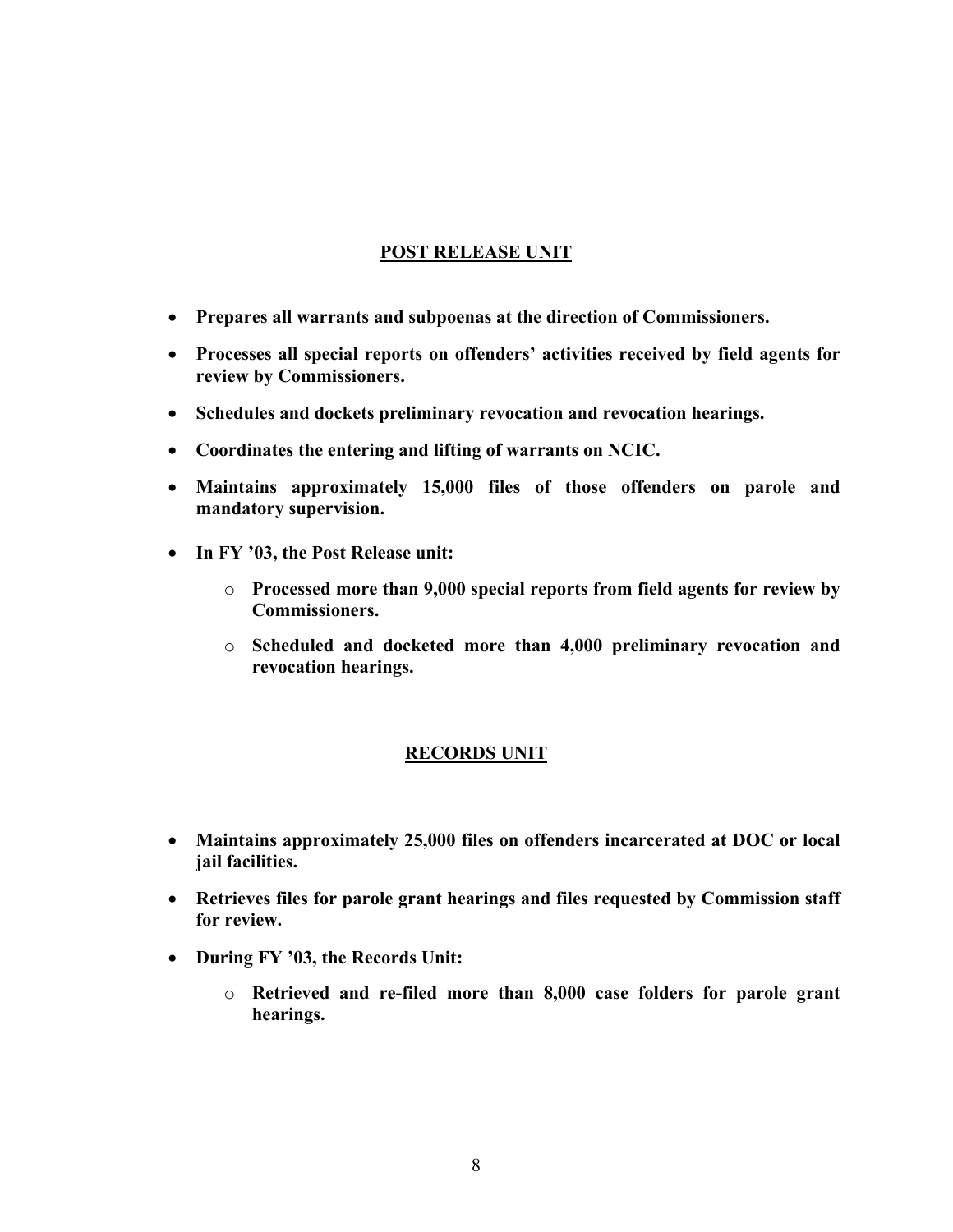#### **INSTITUTIONAL PAROLE ASSOCIATE UNIT**

- **Conducts file review with inmates prior to parole hearings.**
- **Provides assistance to Commissioners and Hearing Officers prior to and during parole hearings.**
- **Delivers parole decisions to inmates.**
- **Serves as liaison between the Commission and DOC institutions.**
- **In FY '03, institutional parole associates:**
	- o **Assisted with the coordination of 83 open parole hearings.**
	- o **Conducted parole grant hearing file reviews with more than 8,000 inmates.**
	- o **Delivered approximately 10,000 decisions from parole grant hearings and administrative reviews.**

#### **VICTIM SERVICES UNIT**

- **Ensures timely notification of parole hearings and hearing results, the issuance of retake warrants, and the results of revocation hearings.**
- **Advises victims and victim representatives who have requested notification of their rights as mandated by law.**
- **Provides referrals to victims in need of services.**
- **Schedules and coordinates all open parole hearings.**
- **Victim Services, during FY '03:**
	- o **Provided 4,151 direct victim notifications.**
	- o **Responded to 2,573 victim inquiries.**
	- o **Provided at least 120 days notice to the 469 victims who were eligible to open parole hearings.**
	- o **Confirmed the identity of 377 victims by requesting and reviewing police reports and/or court documents.**
	- o **Coordinated 83 open parole hearings with DOC.**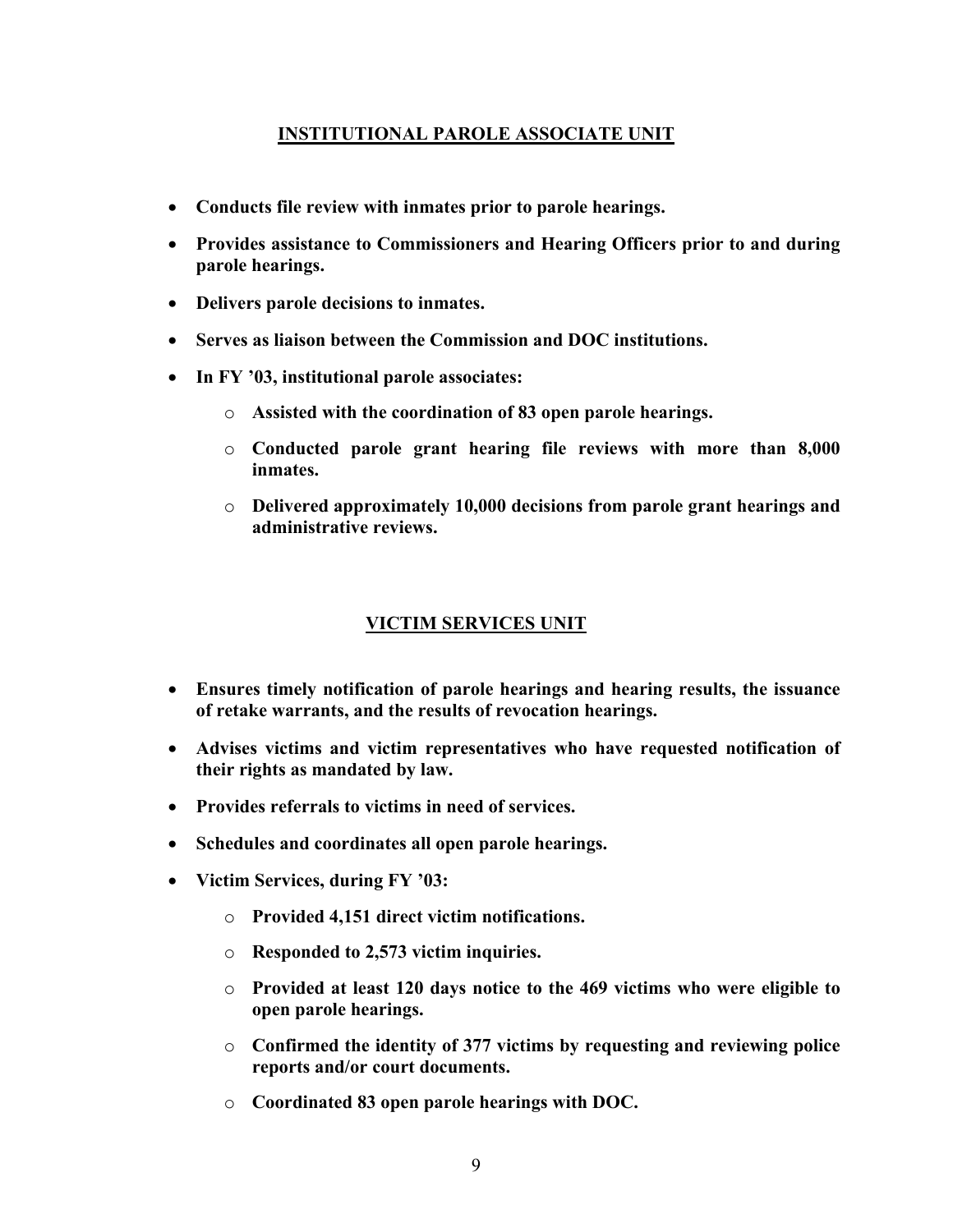# **Victims Services Unit (VSU)**





**Victims who attend open parole hearings are asked to complete a questionnaire that rates their experience with this process. Ten specific areas are addressed and victims may rate them as very satisfied, satisfied, or not satisfied.**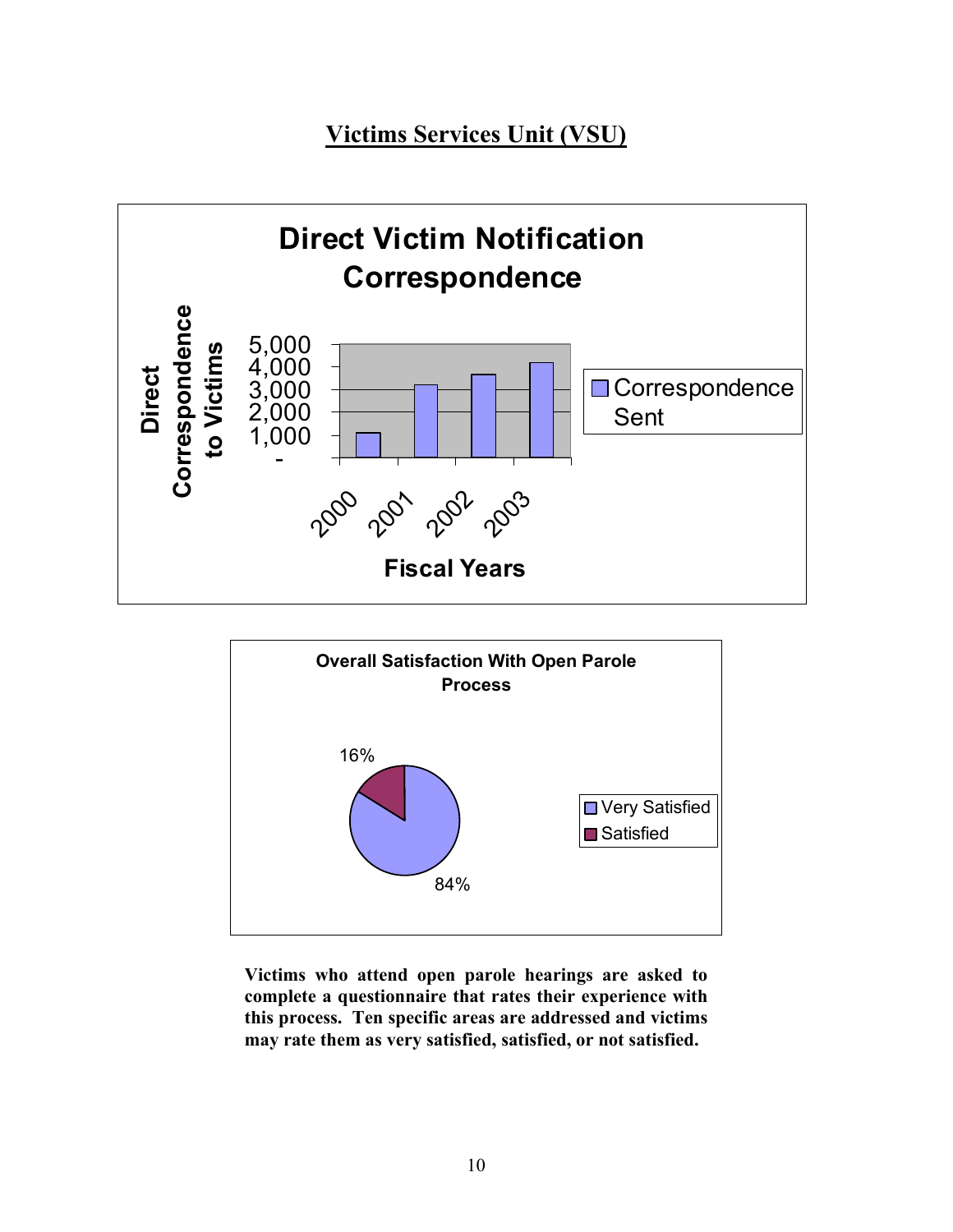# **AGENCY WORKLOAD MEASURES**

#### **TABLE 1. - HEARINGS SUMMARY**

**FY 2003**

| <b>Parole Grant Hearings (Including MAPs)</b> | 9,054  |
|-----------------------------------------------|--------|
| <b>Revocation Hearings</b>                    | 3,526  |
| <b>Preliminary Revocation Hearings</b>        | 181    |
| <b>ITOTAL HEARINGS CONDUCTED</b>              | 12,761 |

**Tables 5 and 6 provide illustrations of the various types of hearings conducted by the Commission.** 

# **TABLE 2. – COMMISSIONERS ADMINISTRATIVE ACTIVITY**

| <b>Special Reports Reviewed by Commissioners</b>                   | 9,069 |
|--------------------------------------------------------------------|-------|
| <b>Total Parole Releases Processed</b>                             | 2,790 |
| <b>Total Appeals of Parole Decisions Heard</b><br>Administratively | 1,116 |
| <b>Office Appointments Held With Commissioners</b>                 | 169   |
| <b>Executive Clemency Reviews</b>                                  | 65    |

**TABLE 3. - HEARING OFFICERS ADMINISTRATIVE ACTIVITY** 

| <b>Administrative Reviews</b> | 494 |
|-------------------------------|-----|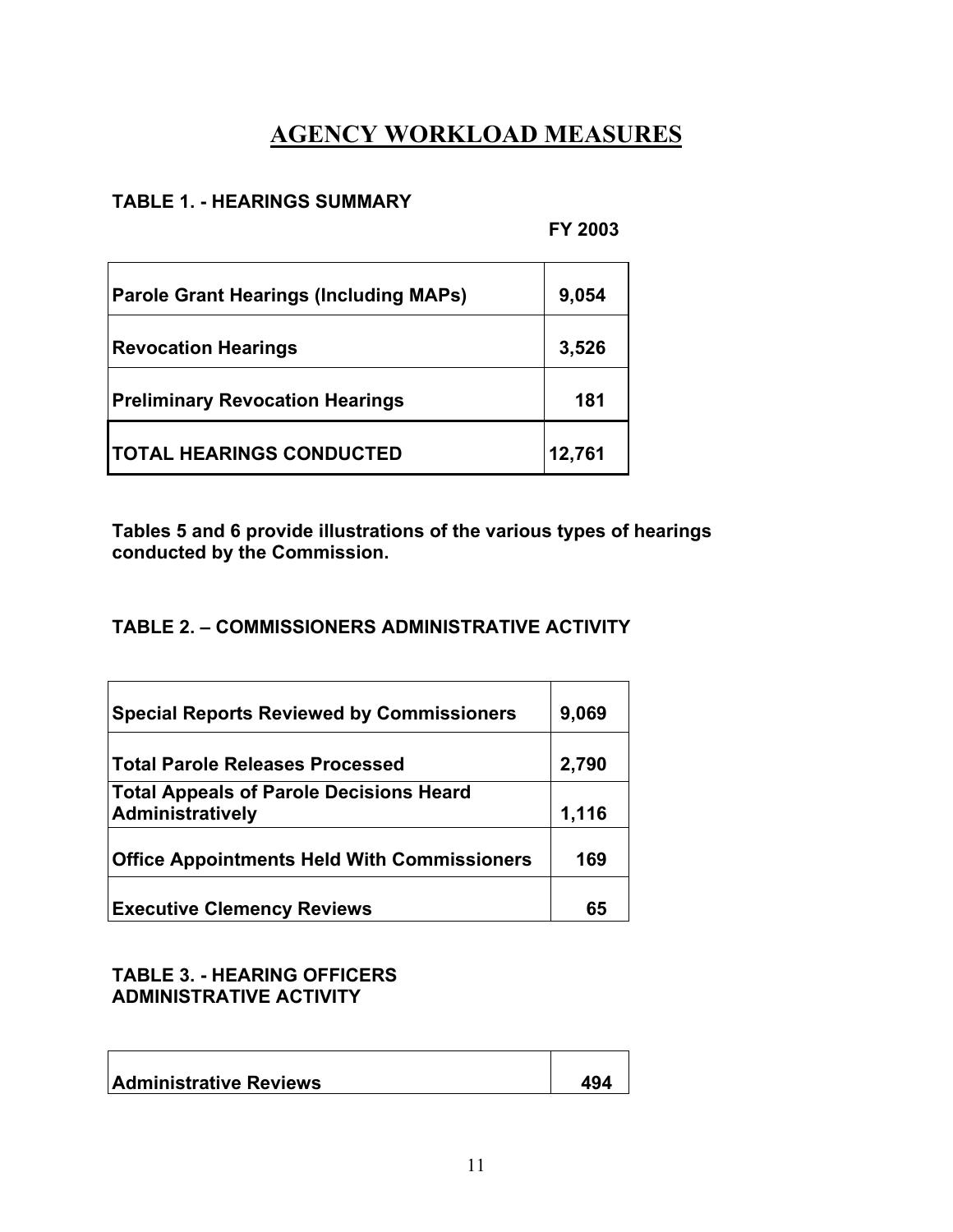# **AGENCY WORKLOAD MEASURES**

# **TABLE 4. - WARRANT/SUBPOENA ACTIVITY**

**FY 2003**

| <b>Number of Retake Warrants Issued</b> | 3,873 |
|-----------------------------------------|-------|
| <b>Number of Warrants Recalled</b>      | 795   |
| Number of Subpoenas Issued              | 307   |

# **TABLE 5. - PAROLE GRANT HEARINGS**

| <b>Division of Correction (DOC) Hearings:</b>       |       |       |
|-----------------------------------------------------|-------|-------|
| <b>Parole Hearings</b>                              | 7,026 |       |
| <b>Mutual Agreement Program Negotiations (MAPs)</b> | 792   |       |
| <b>Open Parole Hearings</b>                         | 83    |       |
| <b>Total DOC Hearings</b>                           |       | 7,901 |
| Local Jail Parole Hearings                          |       | 1,135 |
| Parole-In-Absentia Hearings                         |       | 18    |
| <b>Total Parole Grant Hearings</b>                  |       | 9,054 |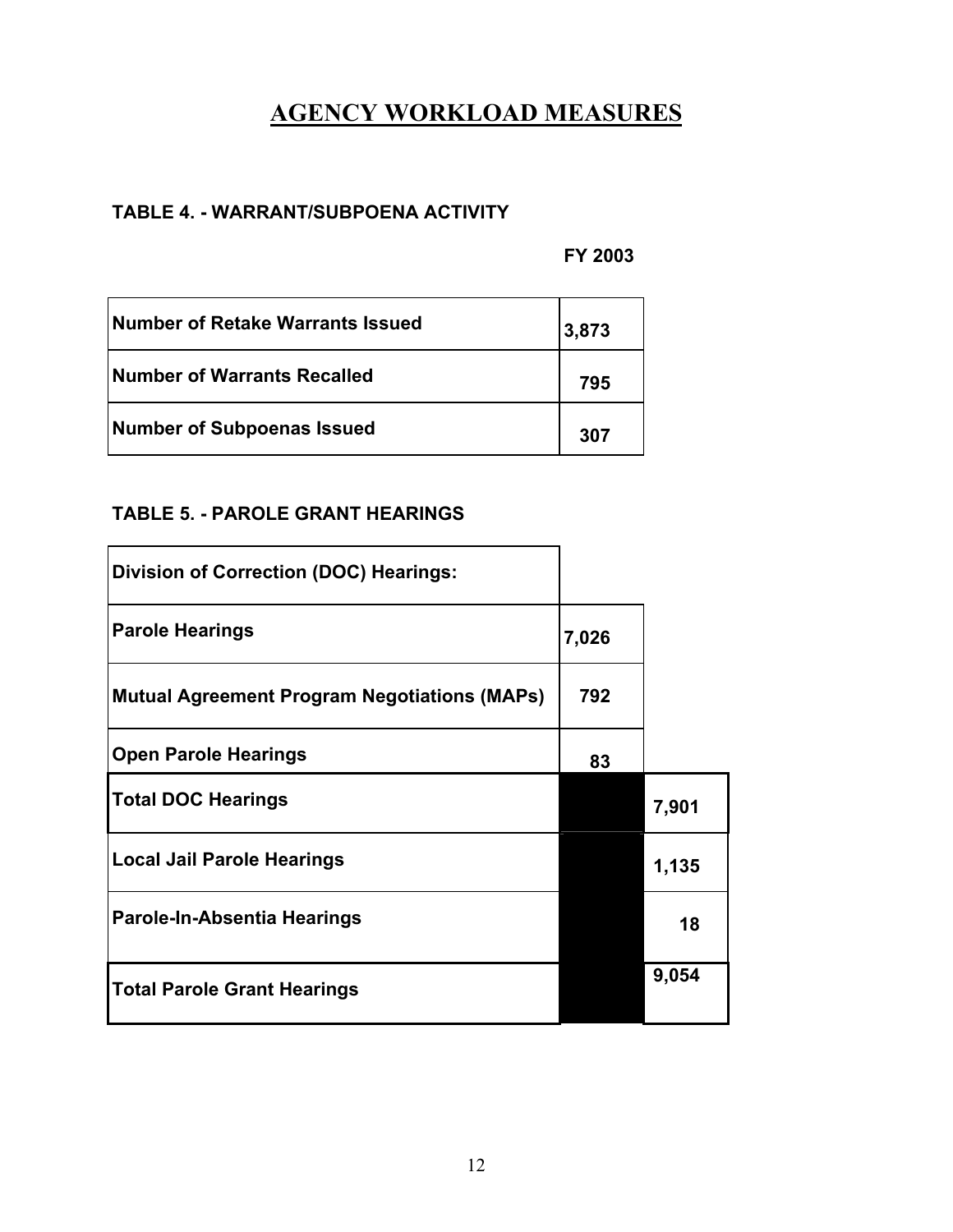# **AGENCY WORKLOAD MEASURES**

# **TABLE 6. - PAROLE REVOCATIONS HEARINGS**

| <b>Parole/Mandatory Supervision Release Cases Revoked</b> | 1,778 |
|-----------------------------------------------------------|-------|
| <b>Cases Continued Under Supervision</b>                  | 1,126 |
| <b>Cases Closed Administratively Without Revocations</b>  | 622   |
| <b>Total Parole Revocation Hearings</b>                   | 3,526 |

## **TABLE 7. - LIAISON AGENT/WAIVER (LA/W) REVOCATION HEARINGS**

#### **FY 2003**

| <b>Number of Parolees Revoked</b>                 | 1,163 |
|---------------------------------------------------|-------|
| <b>Number of Parolees Continued on Parole</b>     | 559   |
| <b>Number of Cases Closed Without Revocations</b> | 392   |
| <b>Cases Postponed/Deletions</b>                  | 293   |
| <b>Number of "Hold" Cases</b>                     | 11    |
| <b>Other</b>                                      | 127   |
| <b>Total Number of LA/W Hearings Conducted</b>    | 2,545 |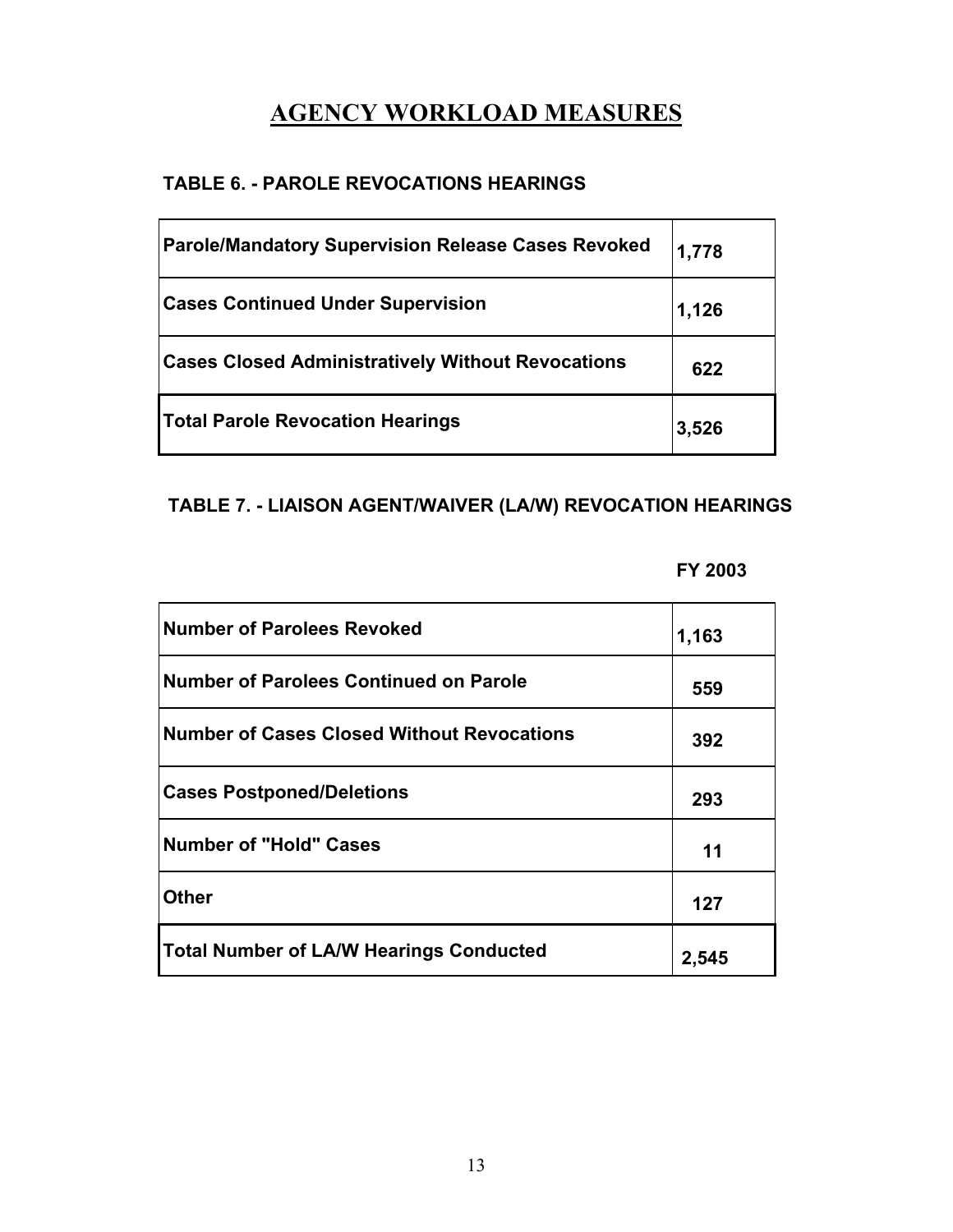# **APPENDIX I: PAROLE FAQS**

- *PAROLE* **is the discretionary and conditional release of an offender into the community by the Commission to continue serving the term of confinement under the supervision by an agent of the Division of Parole and Probation, until the expiration of the full undiminished term. If any conditions of parole are violated, the offender is subject to revocation and re-incarceration.**
- *PAROLE ELIGIBILITY* **is determined by sentence length and the specific crime(s) for which the offender is incarcerated.** 
	- o **Offenders serving a period of incarceration for NON-VIOLENT CRIMES are generally parole eligible at 25% of the sentence.**
	- o **Offenders serving a period of incarceration for VIOLENT CRIMES as identified by the Annotated Code of Maryland, including Burglary I, II and III, are parole eligible at 50% of the sentence.**
	- o **Offenders serving a LIFE SENTENCE are eligible after serving 15 years less diminution credits earned and awarded by DOC. If the life sentence is received pursuant to a death penalty proceeding, an offender becomes parole eligible after serving 25 years less diminution credits earned and awarded.**
	- o **Offenders serving a NON-PAROLABLE SENTENCE are not eligible for a hearing for that term of confinement.**
- *PAROLE GRANT HEARING* **is an interview with the offender conducted by a Commission panel or Hearing Officer to elicit information from and about the offender. This is in addition to information already available to the Commission, including input from victims that will form the basis of the Commission's decision.**
- *● OPEN PAROLE HEARING* **is essentially the same as a "regular" parole grant hearing, except it has been opened to the public at the request of the victim or victim's representative who is permitted to speak at this hearing. Individuals must make a request to attend these proceedings, and the Commission determines who may or may not attend. Open hearings are conducted by two Commissioners.**
- *● CRITERIA THAT MUST BE CONSIDERED* **by law when making a parole decision consists of the following:** 
	- o **The circumstances surrounding the crime;**
	- o **The offender's physical, mental, and moral qualifications;**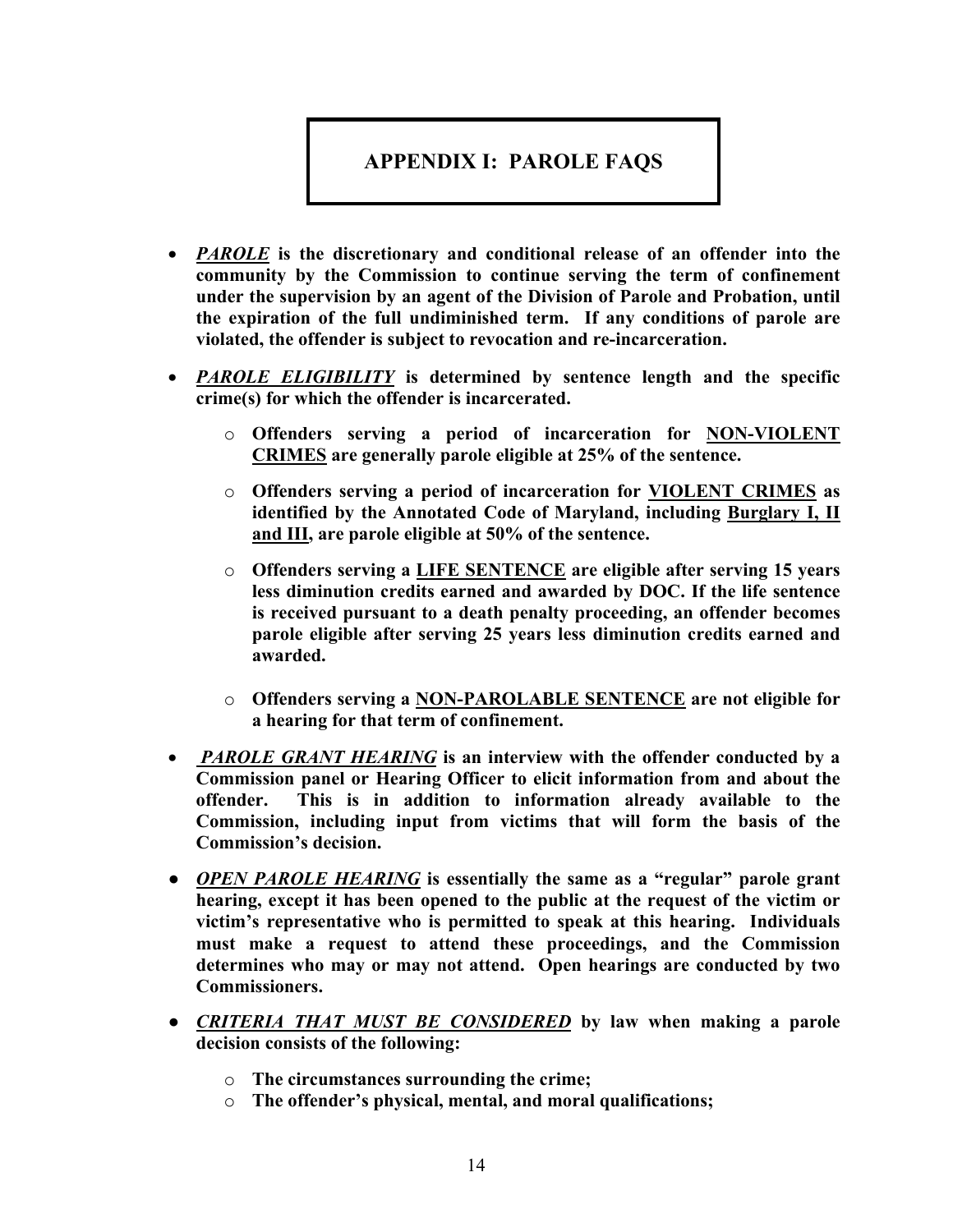- o **The offender's progress during confinement, including the offender's academic progress in mandatory education programs;**
- o **Whether there is a reasonable probability the offender will not violate the law if paroled;**
- o **Whether the offender's parole would be compatible with the welfare of society;**
- o **Any original or updated victim impact statement, and/or any information presented by the victim at a meeting with a Commissioner and/or at the time of an open parole hearing; and**
- o **Any recommendation by the sentencing judge.**

**In assessing these criteria, the Commission may also consider other relevant information, such as:** 

- o **Prior substance abuse;**
- o **Attitude and emotional maturity;**
- o **Home and employment plans.**
- *PAROLE HEARING RESULTS* **consists of one of the following:** 
	- o **Refuse parole, meaning the offender will have no more hearings;**
	- o **Rehear at a specific time in the future; or**
	- o **Approve for parole release.**
- *● HOLD* **is an interim decision from a parole hearing, or the deferring of a decision until receipt and review of additional information.**
- **●** *ADMINISTRATIVE REFUSAL* **is an interim decision from a parole hearing until pending criminal charges are adjudicated.**
- *● PAROLE IN ABSENTIA* **is a parole grant hearing conducted on an inmate serving a Maryland sentence in an out-of-state institution. The inmate is considered for parole "in his/her absence" by two Commissioners whose decision is not appealable.**
- *● MANDATORY SUPERVISION RELEASE* **is the release of an inmate from the Division of Correction due to diminution credits earned and awarded. The offenders are supervised by parole agents "as if on parole" and are subject to the jurisdiction of the Commission after release until the maximum expiration of their sentence. Any alleged violation of mandatory release supervision conditions may result in a revocation hearing.**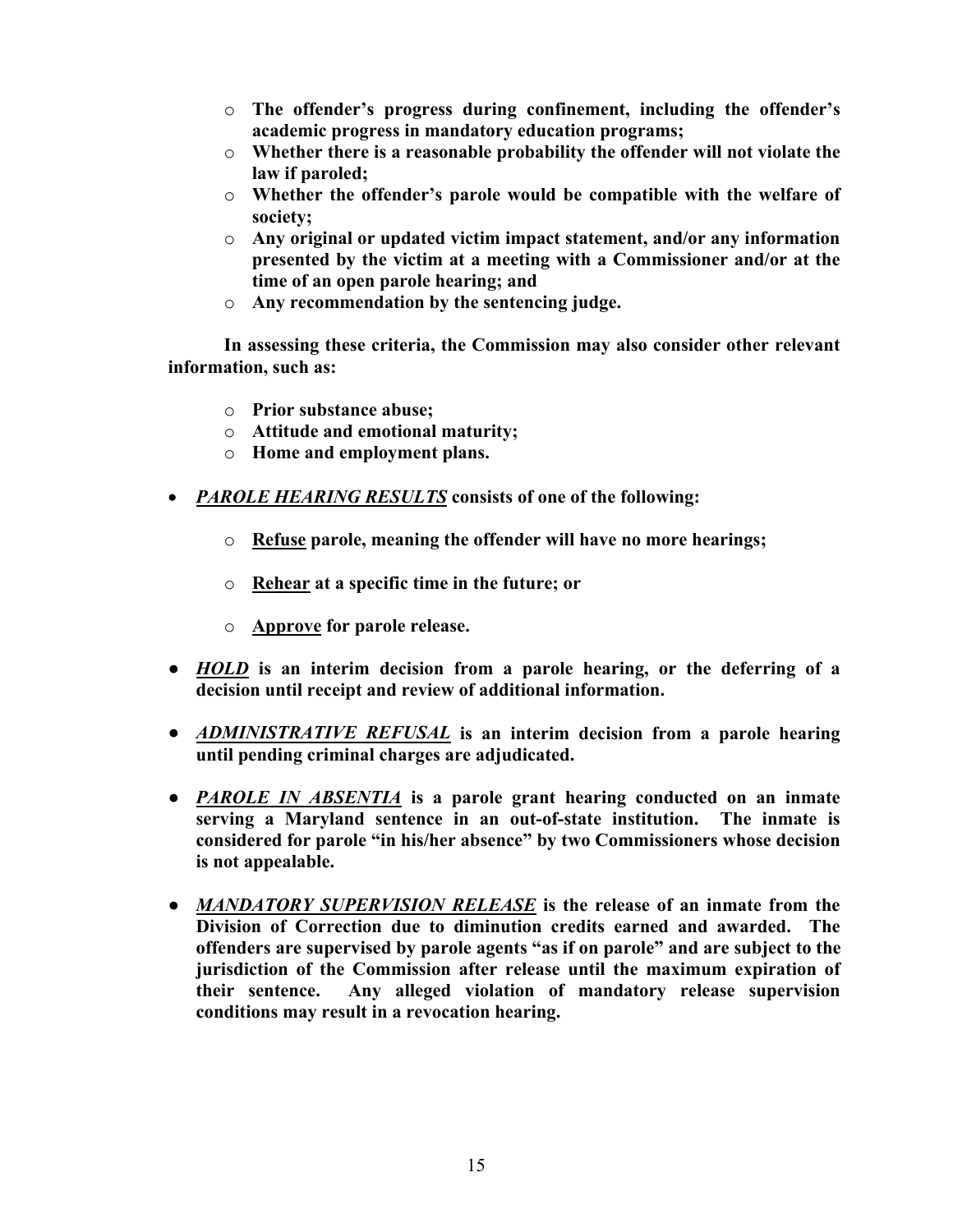- *● SPECIAL CONDITIONS* **are additional conditions added by the Commission to the standard rules of parole and mandatory release supervision. The offender is subject to a revocation hearing if he/she allegedly violates any of the special conditions.**
- *● NO CONTACT ORDER* **can be added by the Commission to the standard rules of parole or mandatory supervision release upon the receipt of a request from a victim or interested party after the review of a Commissioner.**
- *● ADMINISTRATIVE REVIEW* **is a "paper" review of the inmate's file by a Hearing Officer at the Commission's headquarters' office in cases where the inmate does not reach eligibility for a parole hearing in five years or less.**
- *GUBERNATORIAL PARDON* **absolves the grantee of guilt for his criminal act(s), and exempts him from the resulting penalties, such as loss of voting privileges. Criteria for pardon consideration are set by each Governor and normally requires the passage of a substantial period of time following the end of incarceration or any form of supervision before a pardon will be entertained.**
- *GUBERNATORIAL COMMUTATION* **orders that the grantee shall suffer a lesser penalty for the offense than imposed by the court. The commutation of an offender's sentence is normally considered by the Parole Commission only upon demonstration of extraordinary circumstances.**
- **●** *VICTIM* **is an individual who suffers personal harm or death as a direct result of a crime, a victim of child abuse, a victim of a violent crime, or, if the victim is deceased, disabled, or a minor, a designated family member or other representative of the victim.**
- **●** *INTERESTED PARTY* **is an individual who is not a "victim" but has fear for his/her personal safety or property as a result of prior actions exhibited by the offender, or has "special interest" in the status of the offender as determined by the Commission's Victim Services Coordinator.**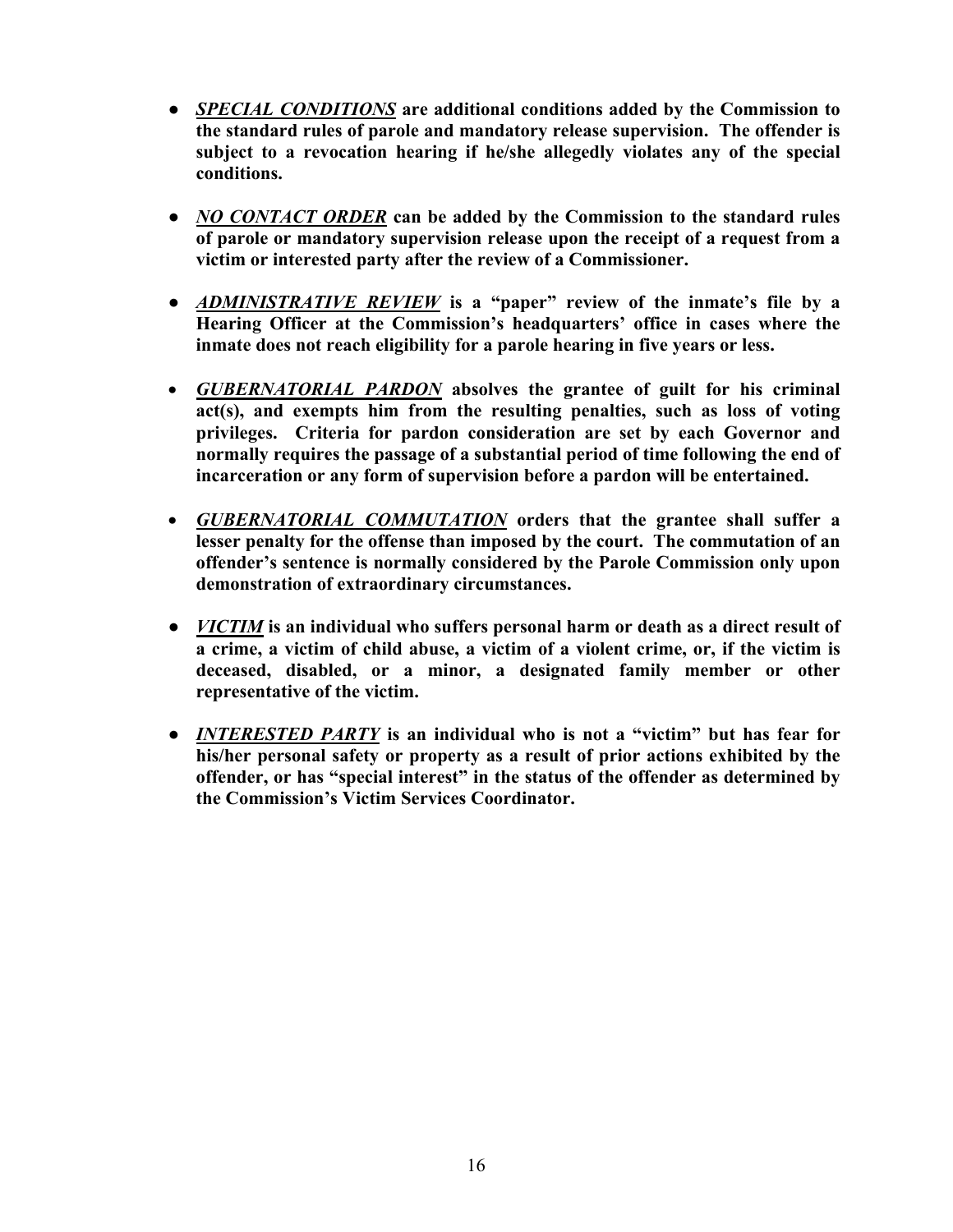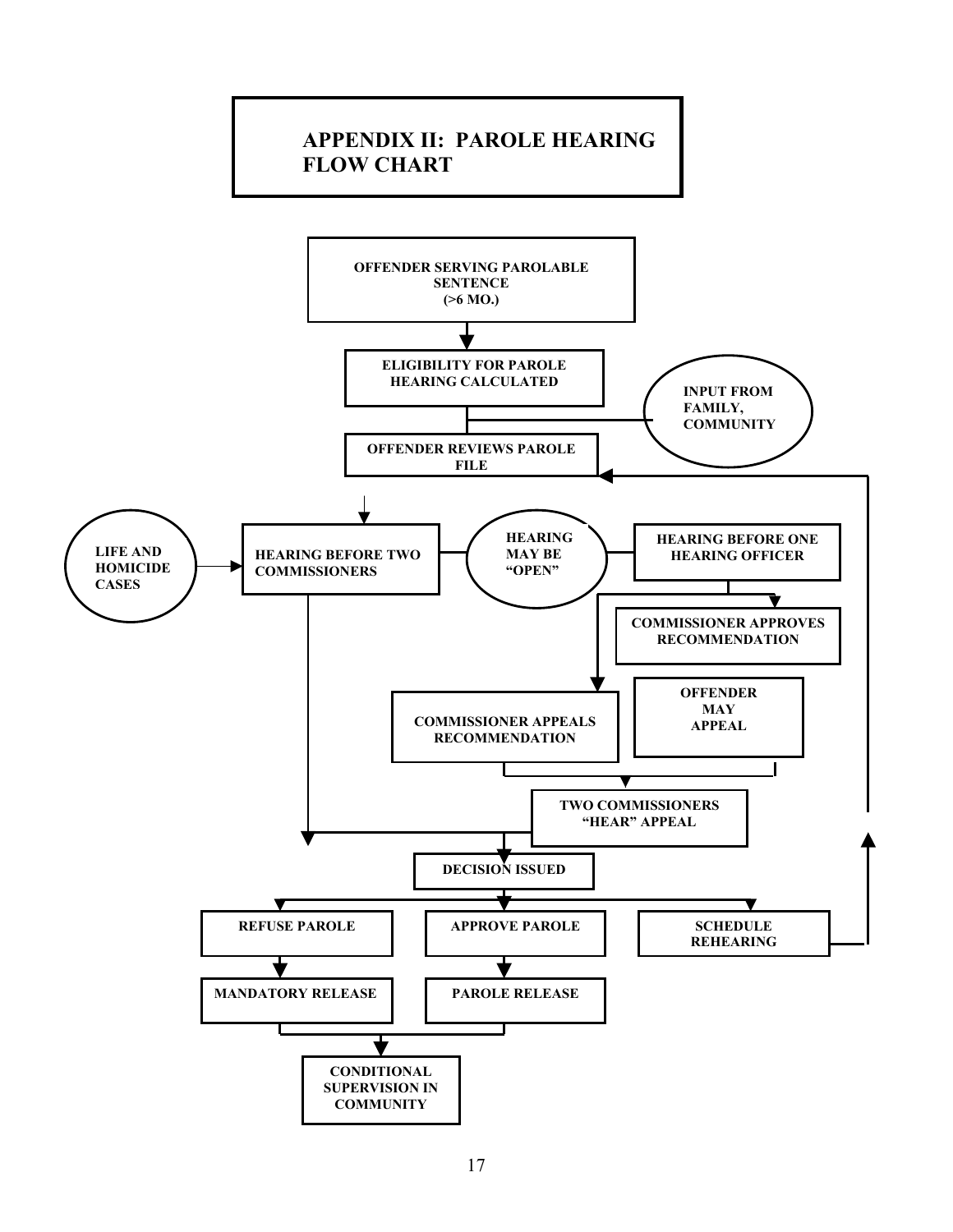# **APPENDIX III: CONDITIONS OF PAROLE**

- **1. Report as directed to and follow your Parole Agent's instructions.**
- **2. Work regularly.**
- **3. Get permission before:** 
	- **a. Changing your home;**
	- **b. Changing your job; or**
	- **c. Leaving the State of Maryland**
- **4. Obey all laws.**
- **5. Notify your Parole Agent immediately if you are arrested.**
- **6. You shall not illegally possess, use, or sell any narcotic drug, "controlled dangerous substance," or related paraphernalia.**
- **7. You shall not own, possess, use, sell, or have under your control any dangerous weapon or firearms of any description without approval of the Parole Commission.**
- **8. You shall so conduct yourself as not to present a danger to yourself or others.**
- **9. Special conditions: Conditions of supervision pertaining to a release that are in addition to the standard conditions of release (parole/mandatory supervision).**
- **10. You must pay a monthly supervision fee as required by law unless the Parole Commission exempts you wholly or partly from payment of the fee.**
- **11. If ordered by the Parole Commission to undergo drug or alcohol abuse testing, you must pay for the testing if required to do so by the Division of Parole and Probation.** 
	- **NOTE: Conditions 10 and 11 apply to parolees whose term of confinement resulted from a crime or crimes committed on or after May 1, 1991.**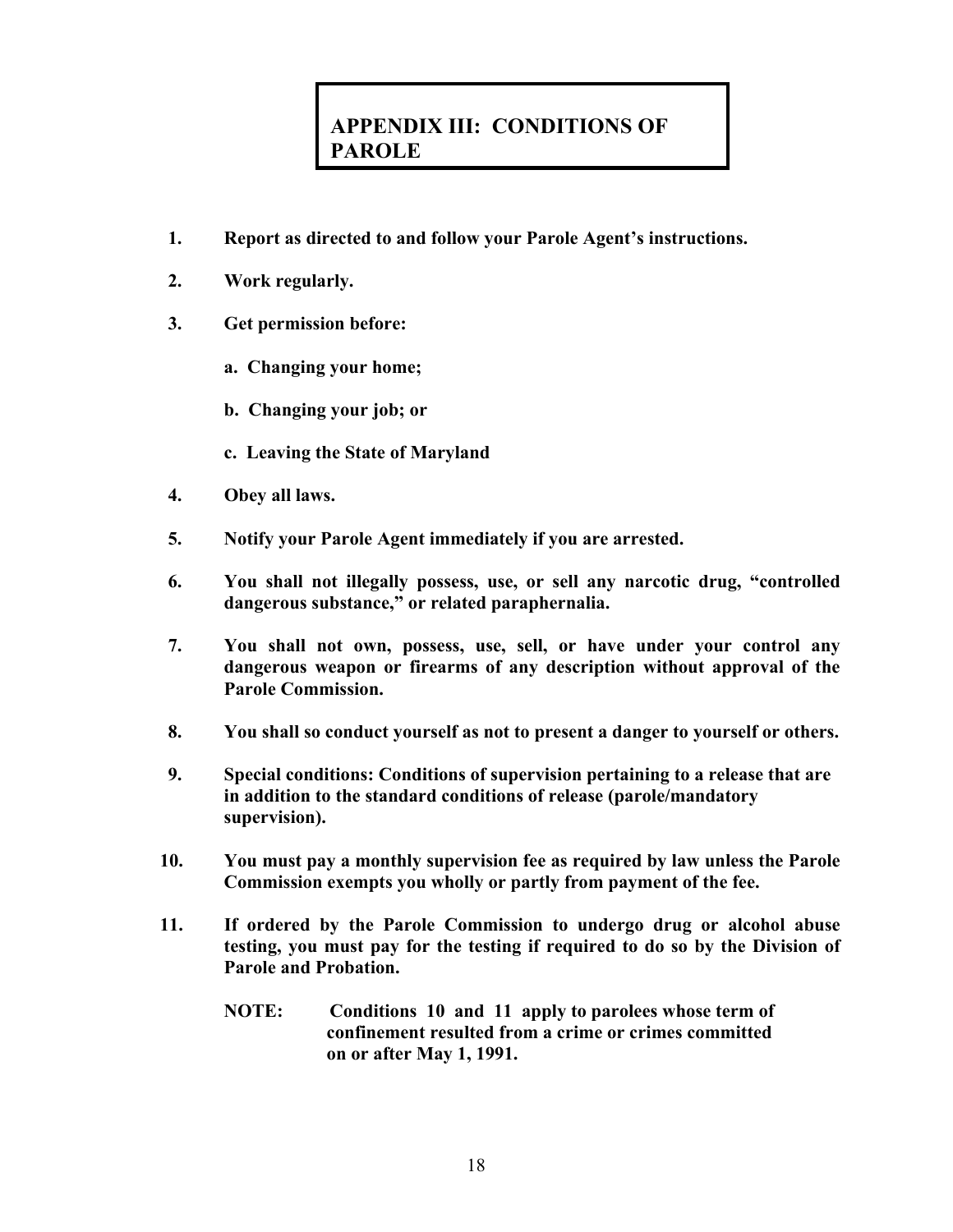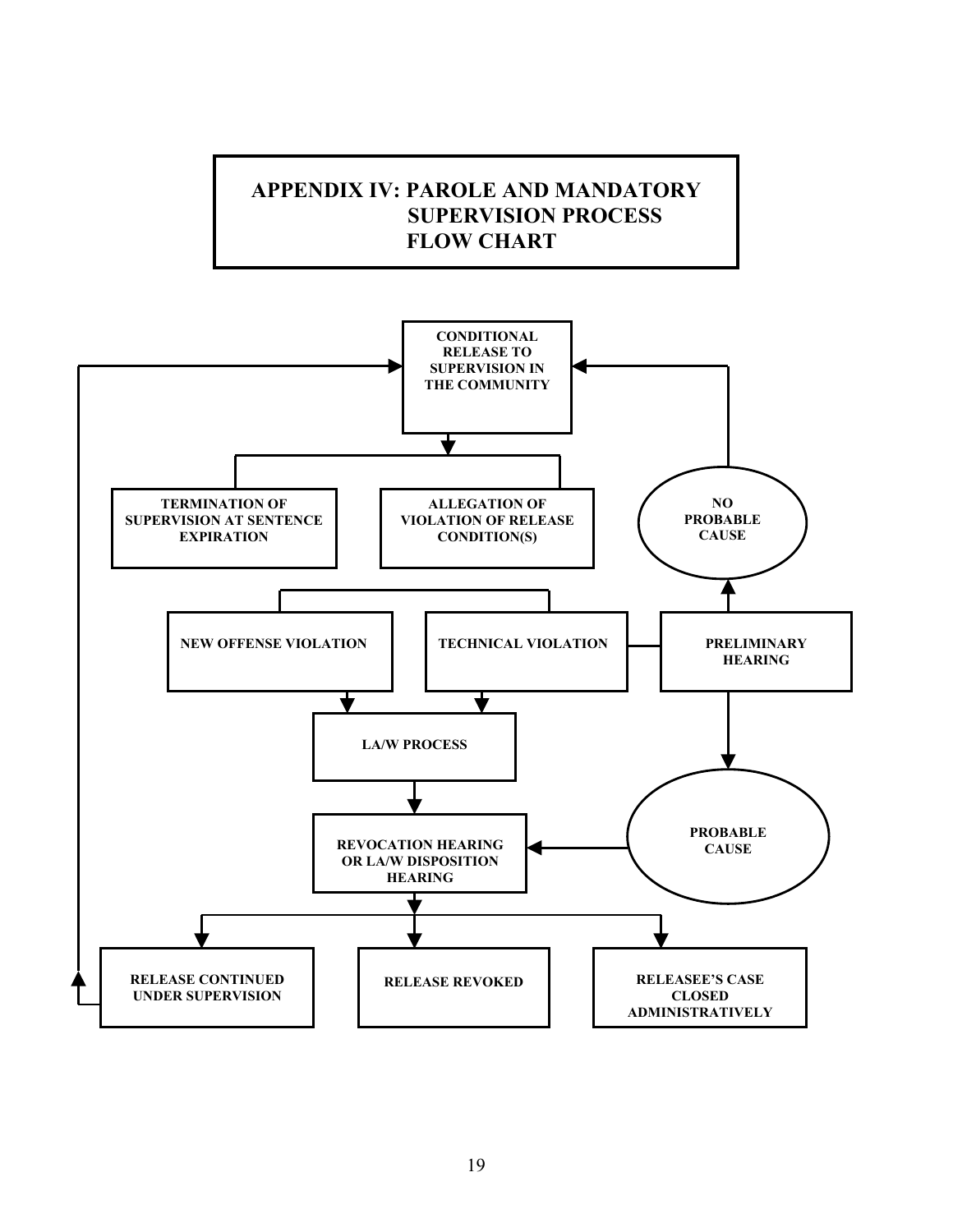# **APPENDIX V: TABLE OF ORGANIZATION**

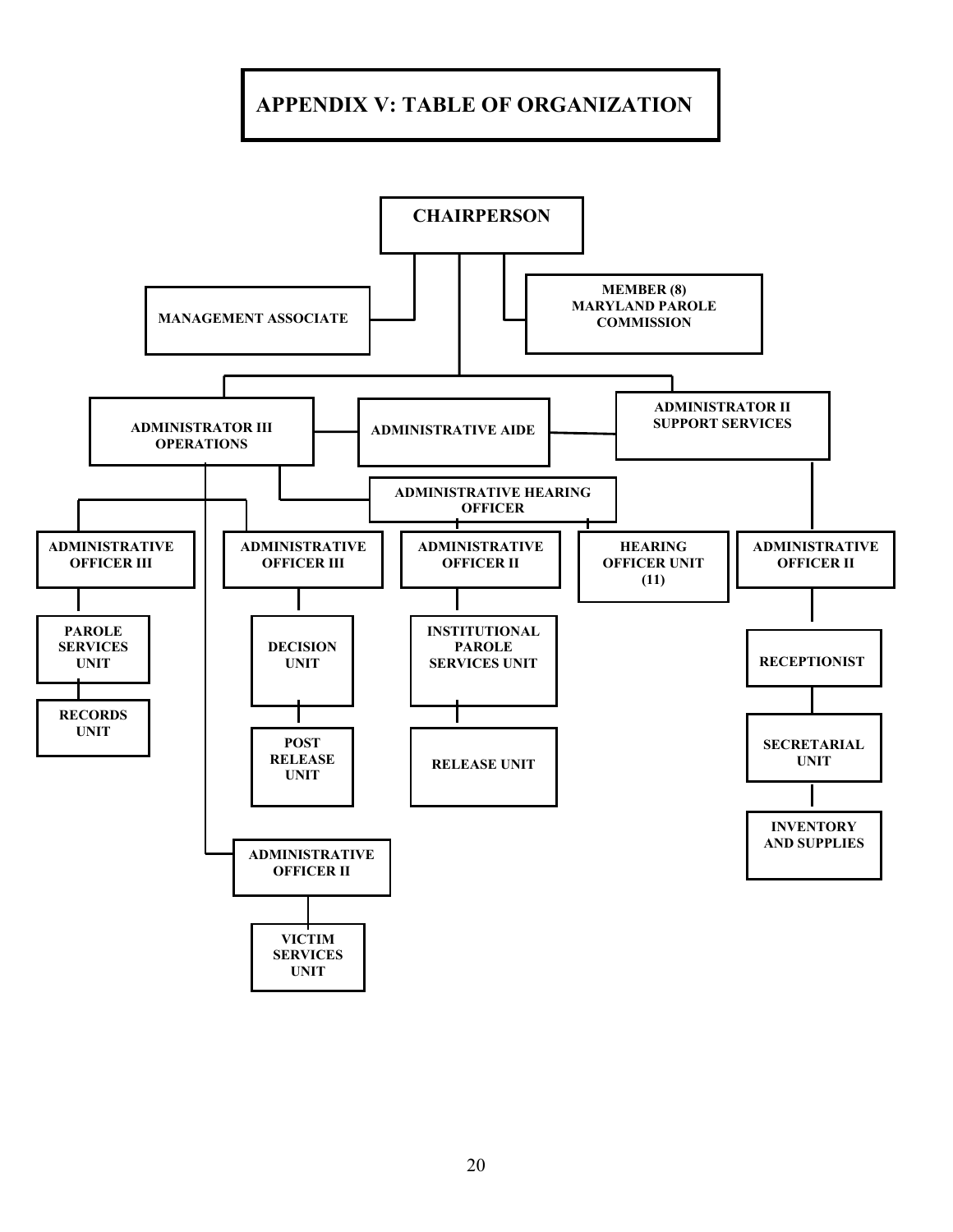# **APPENDIX VI: COMMISSIONERS**

**Patricia K. Cushwa, Chairperson - appointed June 1992; appointed Chairperson April 1997; re-appointed January 1998; term will expire January 2004. Ms. Cushwa is a former Maryland State Senator, and is cofounder of CASA, the Washington County agency for victims of spousal abuse. Ms. Cushwa has a B.A. in History and a M.A. in Contemporary Government from Hood College.** 

**Candace H. Beckett, Commissioner - appointed in August 1998; reappointed in 2003; term will expire January 2009. Community Outreach Specialty – Sex Offender Issues. Ms. Beckett is admitted to the Maryland State Bar and she was engaged in the private practice of law prior to her appointment to the Commission. She worked in corrections and as a special agent for the federal government before entering the practice of law.**

**Michael C. Blount, Commissioner - appointed May 1990; reappointed in 1995 and 2001; term will expire January 2007. Community Outreach Specialty – Open Parole Hearings and Victim Rights Issues. Mr. Blount is a former Baltimore City Police Officer and Court Commissioner for the Baltimore City District Court.** 

**Thomas V. Miller III, Commissioner - appointed in 1996; reappointed in 2002; term will expire January 2008. Community Outreach Specialty – Boot Camp Program and Offender Treatment Issues. Mr. Miller is admitted to the Maryland State Bar and the Federal District Court, and is a former Assistant Public Defender in Prince George's County.** 

**Nancy L. Murphy, Commissioner - appointed October 1997; reappointed in January 2001; term will expire January 2007. Community Outreach Specialty – Boot Camp Program and Offender Treatment Issues. Ms. Murphy is a former Maryland State Senator, a former Staff Specialist for the Maryland Higher Education Commission, and served as Attendance Officer for the Baltimore County Board of Education.** 

**Perry Sfikas, Commissioner - appointed September 2002; term will expire January 2006. Community Outreach Specialty – Immigration Laws and Detainer Issues. Mr. Sfikas is a retired Maryland State Senator. He graduated from George Washington University and received his law degree from the University of Baltimore Law School. He is admitted to the Pennsylvania and District of Columbia Bars. A lifelong resident of Baltimore City, Mr. Sfikas has been active in multiple community task forces and associations, as well as the American Hellenic Education Progressive Association.** 

**Maceo M. Williams, Commissioner - appointed in 1983; reappointed in 1989, 1994 and 2000; term will expire January 2006. Community Outreach Specialty – Offender Risk Assessment and Judiciary Issues. The Reverend Williams holds a Doctorate of Divinity from Howard University, and was formerly the Statewide Coordinator of Special Programs for the Maryland Division of Parole and Probation.** 

**Edward V. Woods, Commissioner - appointed February 1997; reappointed March 1999; term will expire January 2005. Community Outreach Specialty – Domestic Violence Issues. Mr. Woods is a former Commissioner of the Baltimore City Police Department.**